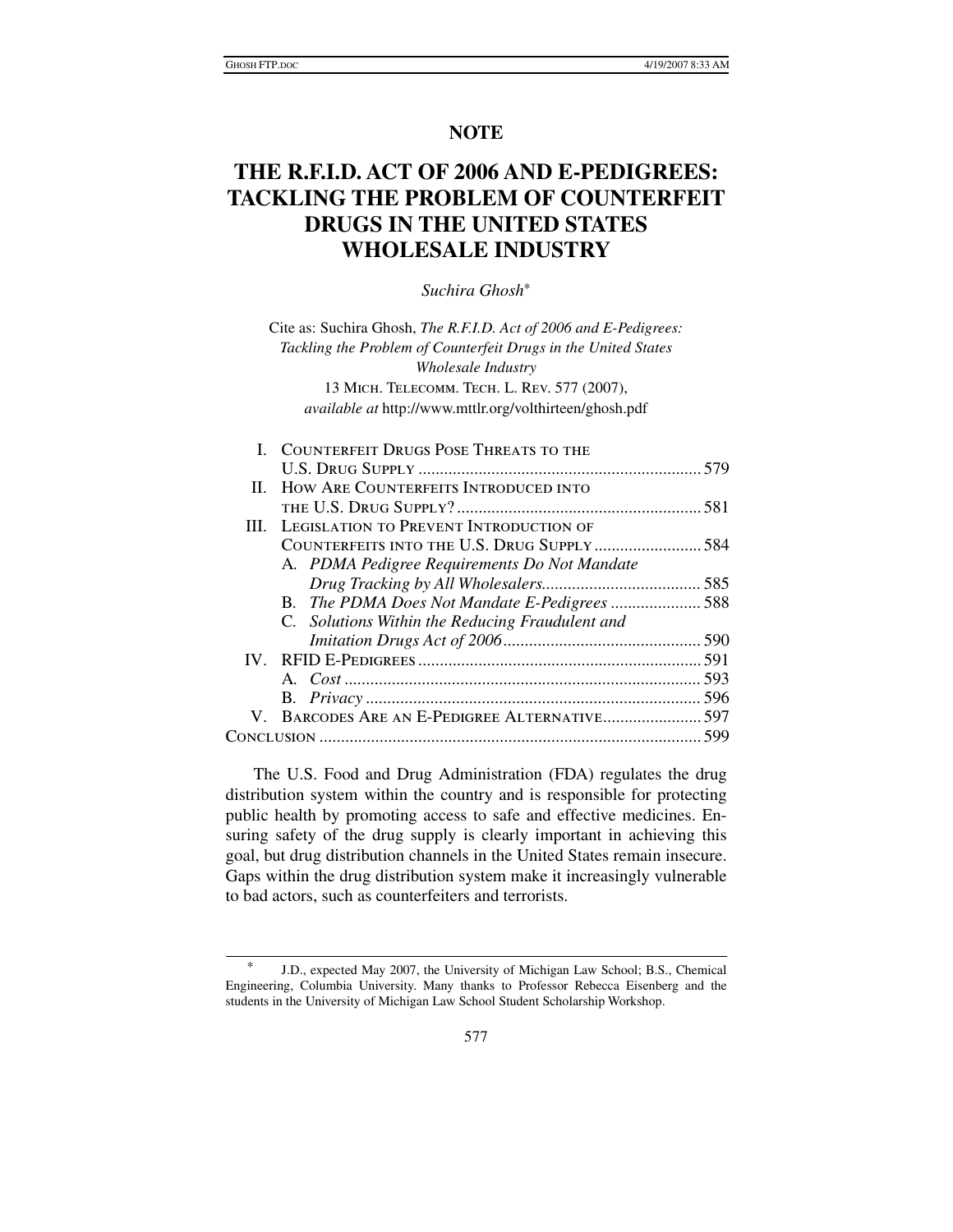1

### 578 *Michigan Telecommunications and Technology Law Review* [Vol. 13:577

Congress intended the Prescription Drug Marketing Act (PDMA) of 1987 to close these gaps, but the PDMA has not fully succeeded. Important PDMA provisions that require tracking of drugs throughout the distribution chain in the form of "pedigrees"<sup>1</sup> were set to be implemented as of Dec. 1, 2006, although a recent court order has stayed complete implementation. However, these PDMA requirements do not apply uniformly to all drug distributors in the United States. Moreover, since paper pedigrees can be forged, the pedigree system might not be sufficient to prevent the introduction of counterfeit drugs into the U.S. distribution system. Proposed bipartisan legislation in Congress, the Reducing Fraudulent and Imitation Drugs Act of 2006 (abbreviated hereinafter as "R.F.I.D. Act") addresses some of these concerns, but the legislation has not yet been enacted and it is unclear whether it will be. Thus, many loopholes remain in current FDA regulations.

Electronic pedigree ("e-pedigree") technology can alleviate some of the problems inherent in paper pedigrees. Radio frequency identification  $(RFID)<sup>2</sup>$  remains the most promising e-pedigree solution, although some have argued that use of this technology raises cost and privacy concerns. These challenges are not insurmountable, however, and RFID offers many benefits over other technologies in drug tracking. An alternative technology, barcodes, is immediately available to supplement use of paper pedigrees in drug tracking. Barcodes are an older, reliable technology, but they have limited uses and are inefficient. Both of these technologies have a place in drug tracking, and they can be used together to offer an immediate and comprehensive e-pedigree solution. The FDA has a strong interest in securing the drug distribution system, and epedigrees are the best way to do this.

This Note argues for immediate enactment of the R.F.I.D. Act or its equivalent (or alternatively, for Congress to amend the PDMA directly) to mandate the use of e-pedigrees by all distributors and manufacturers. This is not an impossible requirement to fulfill given the immediate availability of e-pedigree technology. The Note also encourages continued industry movement towards RFID as an e-pedigree solution, as well as implementation of the R.F.I.D. Act or its equivalent to protect consumer privacy.

Part I of this Note discusses threats facing the U.S. drug supply from counterfeit drugs. Part II describes how counterfeits are introduced into U.S. drug supply chains. Part III discusses problems with the PDMA,

 <sup>1.</sup> A pedigree is a statement that records all transactions of the drug all the way back to the manufacturer. Pedigrees are discussed *infra* Part III.

 <sup>2.</sup> RFID systems transmit information wirelessly, from an RFID tag to an RFID reader, using radio waves. RFID technology is discussed *infra* Part IV.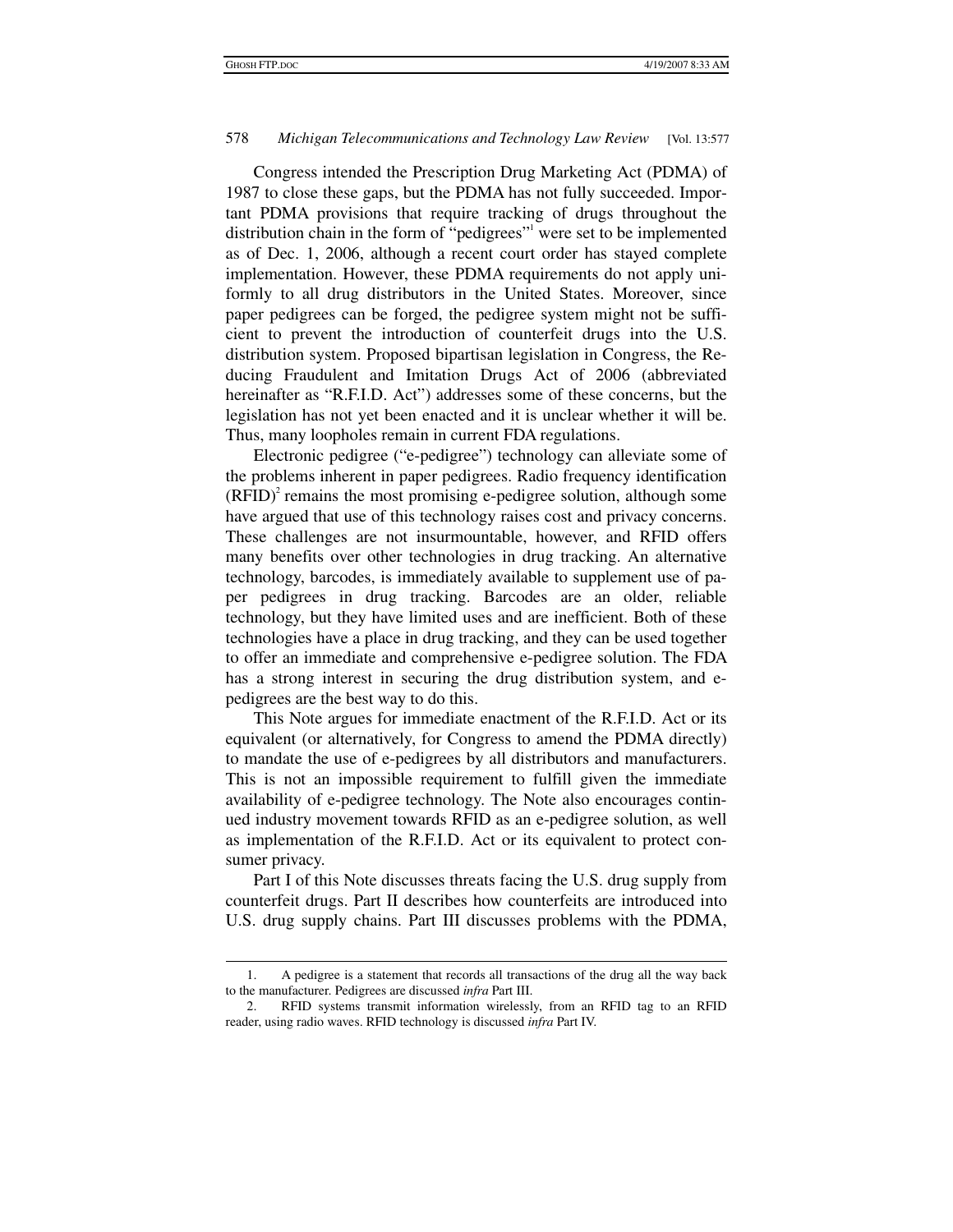and introduces the R.F.I.D. Act as a potential solution. Part IV describes use of RFID to secure the drug supply and current challenges facing its implementation. Part V discusses current use of barcodes within the pharmaceutical industry and the potential use of barcodes as a supplement to paper pedigrees.

# I. Counterfeit Drugs Pose Threats to the U.S. Drug Supply

The U.S. drug system is highly controlled, but counterfeit drugs still enter the U.S. supply chain. Counterfeit drugs are defined by statute as those sold under a trademark or trade name without proper authorization from the manufacturer.<sup>3</sup> They can be made in the United States or abroad. Drugs are counterfeit if the identity of the source is fraudulently mislabeled in a way that suggests it is actually the authentic approved product.<sup>4</sup> Counterfeit drugs that reach patients through regulated supply chains can create a serious safety threat because they might contain the wrong active ingredient, dangerous ingredients, no active ingredient, or the correct ingredient in sub-potent or super-potent quantities.<sup>5</sup> Counterfeit drugs sold in the United States might also originate from terrorist organizations, and sales from counterfeit drugs might go to fund terrorist groups.<sup>6</sup>

4. *Id.*

 $\overline{a}$  3. "The term 'counterfeit drug' means a drug which, or the container or labeling of which, without authorization, bears the trademark, trade name, or other identifying mark, imprint, or device, or any likeness thereof, of a drug manufacturer, processor, packer, or distributor other than the person or persons who in fact manufactured, processed, packed, or distributed such drug and which thereby falsely purports or is represented to be the product of, or to have been packed or distributed by, such other drug manufacturer, processor, packer, or distributor." 21 U.S.C. § 321(g)(2) (2005). This definition is broad, in part, because it is intended to protect the intellectual property rights of brand drug manufacturers, and not to simply restrict the sale of dangerous counterfeits. Thus, some drugs fall under this definition but might not pose health risks. For example, some unauthorized entities might create replicas of brand name drugs with the correct ingredients in the correct quantities ("copycat drugs"), and these drugs are still considered counterfeit in the United States if they bear the trademark or trade name of the authentic branded drug. Though certain types of counterfeit drugs will pose a greater health risk than others, copycat drugs should still be eliminated from regulated, legitimate U.S. distribution channels because we cannot be sure which actors are profiting from the sales of copycat drugs. For example, sales of copycat drugs could go to fund terrorist groups or other bad actors.

 <sup>5.</sup> *See* World Health Organization–Counterfeit Medicines, http://www.who.int/ mediacentre/factsheets/fs275/en/ (last visited Feb. 16. 2007) (counterfeit Procrit contained bacteria-tainted water, posing a risk of infection in already severely weakened patients); FDA Counterfeit Drugs Questions & Answers, http://www.fda.gov/oc/initiatives/counterfeit/qa.html (last visited Feb. 16, 2007).

 <sup>6.</sup> *See* U.S. Dep't of Justice, Progress Report of the Department of Justice's Task Force on Intellectual Property (June 2006), *available at* http://www.usdoj.gov/ opa/documents/ipreport61906.pdf (discussing how individuals used counterfeit drug sales to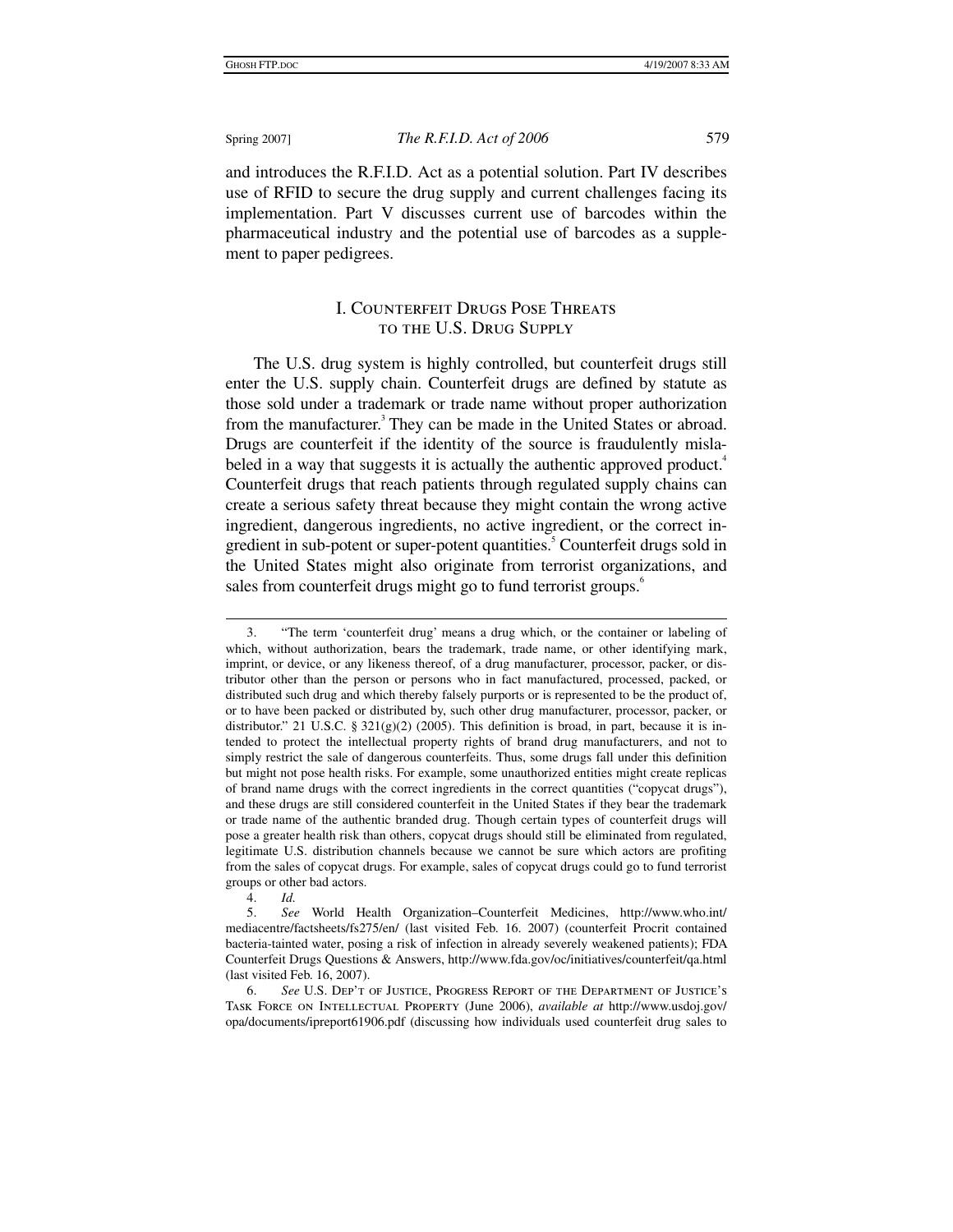The high retail prices of drugs create attractive opportunities for criminals to introduce counterfeit drugs into the U.S. drug distribution system. Profits from counterfeit sales can be large because counterfeit drugs are cheap to make<sup>7</sup> but can be sold at the retail price of the authentic drug. Gross margins on counterfeit drugs are very high, and earnings from sales of counterfeit drugs are estimated to reach over \$75 billion globally by 2010.<sup>8</sup> Expensive drugs are not the only counterfeit targets: internationally, the most commonly counterfeit drugs are ones that treat common diseases, like antibiotics. Thus, as counterfeiting increases, both expensive and high-demand drugs are likely targets.

The indictment of Douglas Albers, owner of Albers Medical Distributors, demonstrates the lucrative nature of counterfeit drug trafficking. In one of the largest criminal investigations of counterfeit medicines, the U.S. Department of Justice alleged that Albers' company conspired to sell \$42 million worth of counterfeit drugs, $^{10}$  including Lipitor and Neupogen, to which Albers pled guilty in 2006.<sup>11</sup> The *Albers* case highlights an important point about the counterfeit drug trade—drugs with high sales volumes or expensive drugs are attractive targets. Drugs with high sales, like Lipitor, are particularly susceptible to counterfeiting or diversion.<sup>12</sup> Common targets also include expensive products intended

 7. Counterfeit drugs are often very cheap to produce because cheap ingredient substitutes might be used, ingredients might be omitted, and quality controls and Good Manufacturing Practices are not implemented during manufacture. *See* World Health Organization, *supra* note 5.

8. *Id.*

9. *Id.*

 10. 2001-2006 U.S. Att'y W. District for Mo. Progress Rep. 32, *available at*  http://www.usdoj.gov/usao/mow/progress\_report.pdf.

 11. News Release, *U.S. Att'y W. Dist. Mo. Pharmaceutical Distributor Pleads Guilty to Selling Counterfeit Drugs*, Oct. 18, 2006, *available at* http://www.usdoj.gov/usao/mow/ news2006/albers.ple.htm.

 12. Diverted drugs, also known as "gray market" drugs, are authentic drugs that are sold outside of intended distribution channels. They bear the trademark of the genuine good with the approval of the trademark- holder, but the trademark holder has not approved these drugs for sale in the United States. Counterfeit drugs and drug diversion are closely associated, because parties who trade in diverted drugs often introduce counterfeit drugs into distribution channels. Drugs may be diverted from their legitimate ends or drugs from a cheaper market can be diverted to a market where the drug price is higher. *See* FDA, Counterfeit Drug Task Force Interim Rep. 9 (Oct. 2003) [hereinafter Interim Rep.]. Even drugs that are diverted to the United States from overseas sales can be considered a patient

<sup>1</sup> finance Hezbollah efforts); *see also* Graham Satchwell, A Sick Business 51-64 (Stockholm Network 2004) (discussing the link between counterfeit drugs and terrorism and organized crime); Giuliani Partners LLC, Interim Assessment Report to FDA (May 11, 2004), *available at* http://www.fda.gov/ohrms/dockets/dockets/04n0115/04N-0115\_emc-000013-02.pdf; *see generally Links Between Intellectual Property Crime and Terrorist Financing: Before the H. Comm. on International Relations*, 108th Cong. (Jul. 16, 2003) (testimony of Ronald K. Noble, Secretary General of Interpol), *available at* http:// www.interpol.int/Public/ICPO/speeches/SG20030716.asp.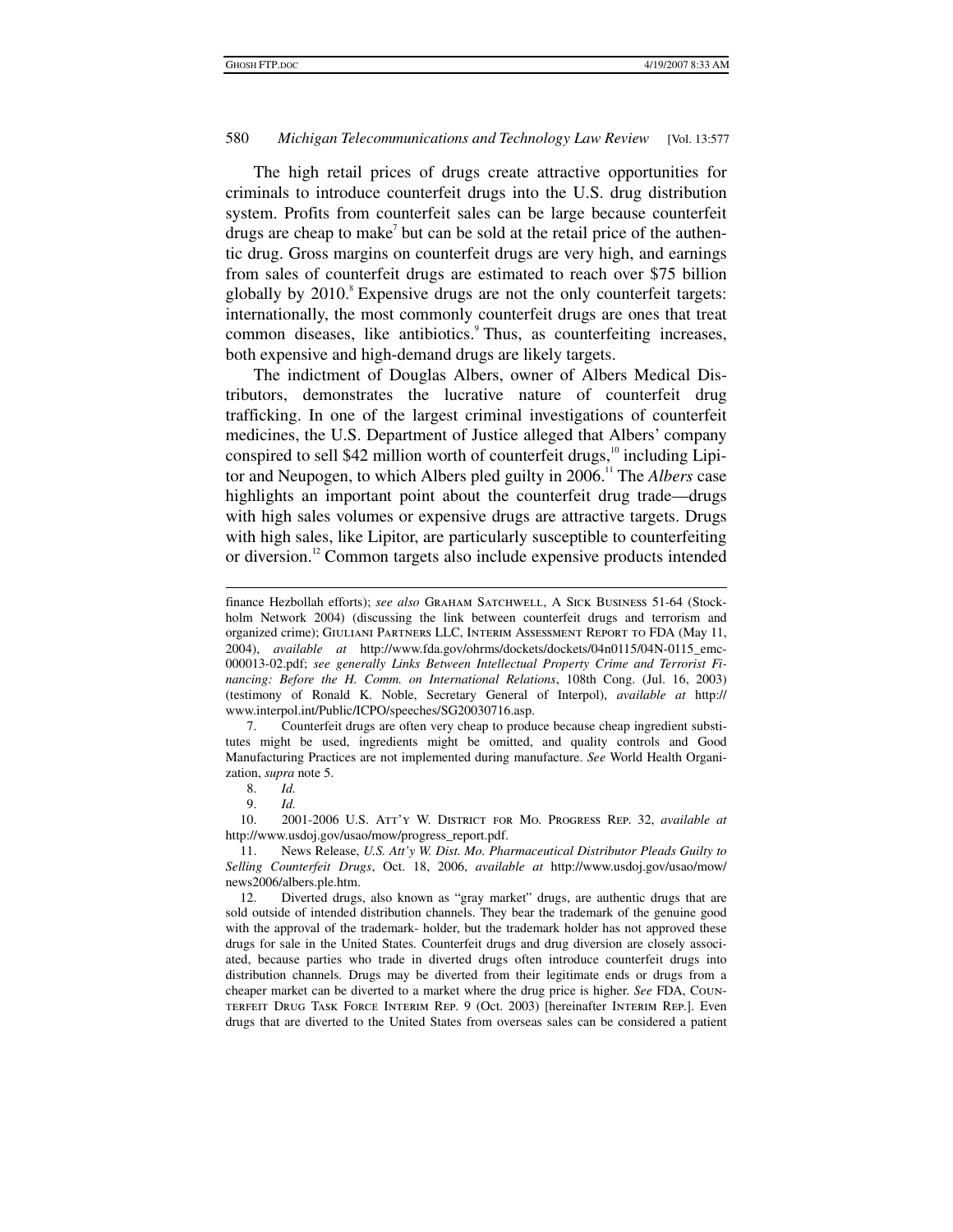for extremely sick patients. Counterfeit Procrit, an anti-anemia drug used in patients severely ill with cancer or AIDS, posed serious risks of underdosing to these patients.<sup>13</sup> Counterfeit Epogen, another anti-anemia drug, caused serious complications for organ transplant recipients and patients with end-stage kidney disease.<sup>14</sup>

American patients should be concerned about risks presented by counterfeit drugs. These drugs, when introduced into the supply chain, present a considerable health and safety threat.

# II. How Are Counterfeits Introduced into the U.S. Drug Supply?

According to the Department of Health and Human Services (HHS), the drug distribution system within the United States is supposed to be a "closed system that involves several players (e.g., manufacturers, wholesalers, retailers) who move drug products from the point of manufacturing to the end user who dispenses the drug to the patient."<sup>15</sup> In theory, outside actors should not be able to infiltrate this closed system and introduce fake drugs. Yet counterfeit drugs *do* enter the system, because the system is not truly secure.

Challenges to policing U.S. borders permit counterfeit drugs to enter the country, and gaps in U.S. drug distribution routes allow these drugs to be distributed domestically. The FDA has witnessed an increase in counterfeiting activities and the introduction of counterfeits into legitimate drug distribution channels.<sup>16</sup> Though counterfeit drugs can be manufactured within the United States, it is very common for counterfeit drugs to be manufactured abroad and then imported into the country.<sup>17</sup> Customs and Border Patrol (CBP) and the FDA work together to

 $\overline{a}$ risk if the drug is not approved in the U.S. or the labeling is considered inadequate. *See* United States v. Rx Depot, Inc. 290 F. Supp. 2d 1238, 1243-44 (D. Okla. 2003). Rx Depot sold a generic Canadian version of antidepressant Serzone to U.S. customers through an internet pharmacy, which increased the risk of serious adverse events because the insert did not include descriptive warnings about serious liver damage, did not mention drugs that should be avoided while taking the generic, and did not convey the same sense of urgency as the U.S. insert.

 <sup>13.</sup> Drug Warning Letter from Ortho Biotech Products to Healthcare Professionals (June 6, 2002), *available at* http://www.fda.gov/medwatch/SAFETY/2002/procrit.htm.

 <sup>14.</sup> Bette Hileman, *Counterfeit Drugs*, Chemical and Engineering News, Nov. 10, 2003, at 36-43.

 <sup>15.</sup> Dep't of Health & Human Services, Task Force on Drug Importation, Prescription Drug Importation Rep. 38 (Dec. 2004) [hereinafter Prescription Drug Importation Rep.].

 <sup>16.</sup> Randall Lutter, Associate Commissioner, Address at the NACDS/ HDMA RFID Healthcare Adoption Summit (Nov. 14, 2005).

 <sup>17.</sup> *See* Kerry Capell, *What's in That Pill?*, BusinessWeek Online, June 18, 2001, http://www.businessweek.com/magazine/content/01\_25/b3737153.htm.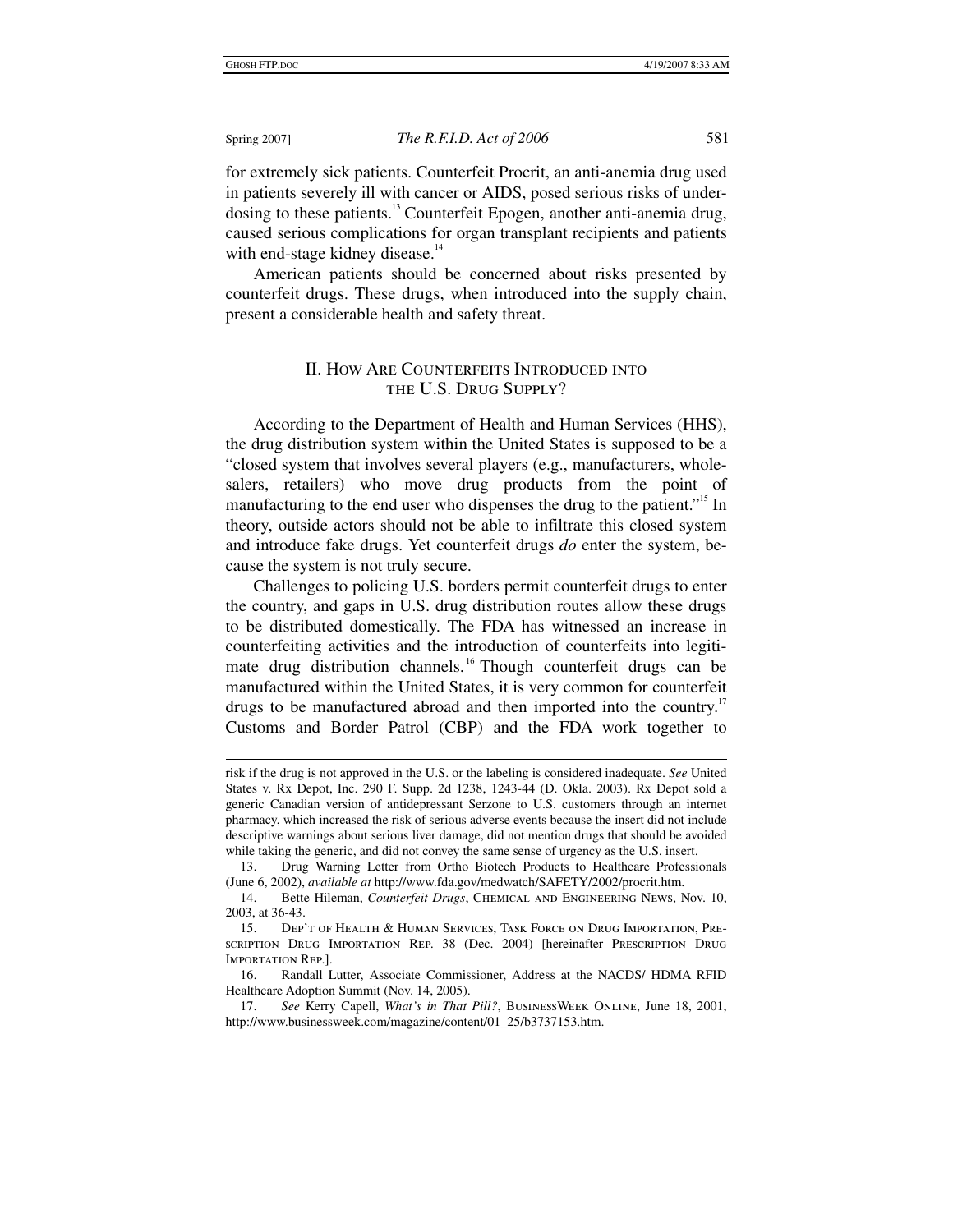monitor and prevent illegal importation of drugs into the country, including the import of counterfeit and diverted drugs, <sup>18</sup> but it seems impossible to completely stem the influx of counterfeit drugs. There are 355 points of entry into the United States, $19$  including ports and mail facilities, and the volume of counterfeit drugs arriving at these points of entry is staggering.<sup>20</sup> While the volume of imported drugs has increased dramatically, FDA and CBP resources to police imports have not.<sup>21</sup> Thus, the safety of the U.S. drug supply is compromised, in part, because of an insufficient amount of funding allocated to policing imports. Because it is very difficult to eliminate the influx of counterfeit drugs moving through U.S. ports of entry, it becomes even more important that these counterfeit drugs are not circulated through U.S. drug distribution channels.

U.S. drug distribution channels are difficult to monitor. As shown in Figure  $1$ ,<sup>22</sup> these distribution routes can be simple or very complicated. These routes are linear or cyclical depending on whether intermediaries, such as wholesalers or repackagers, buy the drug before it reaches the retailer. Counterfeit drugs might be introduced at multiple points along these routes, especially when drugs change hands many times. The presence of intermediaries increases opportunities to introduce counterfeits. The *Albers* case demonstrates that the introduction of counterfeit drugs can occur during transactions between various distributors and wholesalers.



# Figure 1 DRUG DISTRIBUTION MODELS

 $\ddot{\phantom{a}}$ 

 <sup>18.</sup> Customs and Border Patrol, Customs Directive No. 2310-008A, Trademark and Tradename Protection (April 7, 2000) (discussing the difference between counterfeit goods and gray market goods and how importation of each type of good is handled by CBP).

 <sup>19.</sup> Prescription Drug Importation Rep., *supra* note 15, at 12.

 <sup>20.</sup> *Id.* at 12. During an unannounced examination by the FDA and CBP in 2003 at various international mail facilities and airports, the agencies examined imported products and 88% of the drug products were "violative" of U.S. drug laws. *Id.* at 13.

<sup>21.</sup> *Id.* at 32.

 <sup>22.</sup> Interim Report, *supra* note 12, at 8.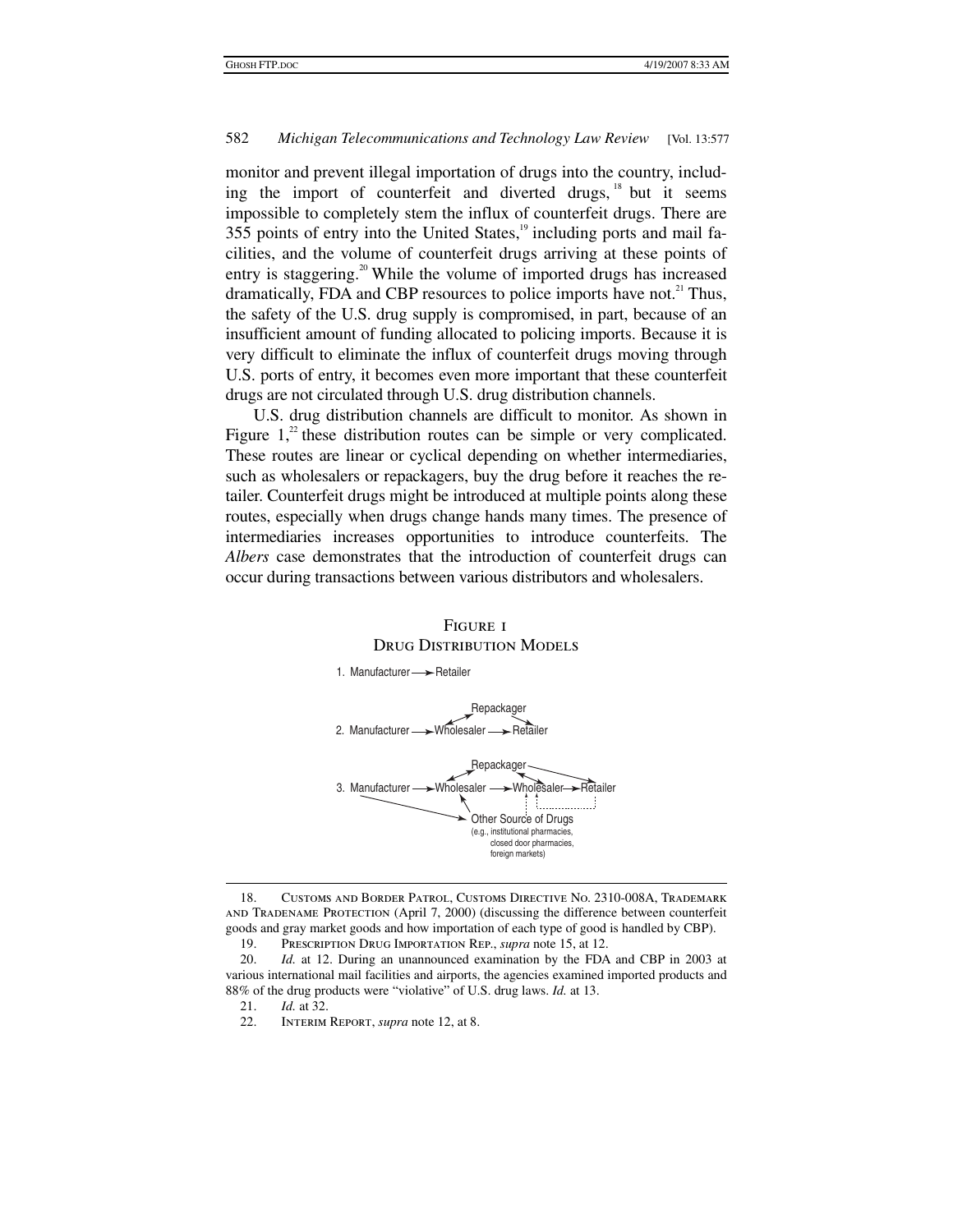Wholesalers, both primary and secondary, play a major role in drug distribution: manufacturers sell most of their drugs to wholesalers.<sup>23</sup> A majority of sales from manufacturers are made to primary wholesalers, $24$ who then move these drugs into their own warehouses and resell them to retailers, other wholesalers, or other entities.<sup>25</sup> A few primary wholesalers dominate this market: AmerisourceBergen, Cardinal Health, and McKesson.<sup>26</sup> Secondary wholesalers also play an important role in drug distribution (as well as in drug pricing), but secondary wholesaler sales make up only 5-10% of the \$100 billion wholesaler market, $^{27}$  and the secondary companies are much smaller. Secondary wholesalers usually specialize in purchasing and reselling select discounted drug products and base their business on a rapid turnover of discounted drugs.Secondary wholesalers buy discounted drugs from manufacturers who are selling these drugs for a short time at a discounted price, perhaps to meet quarterly sales goals or to reduce inventory overstock.<sup>28</sup> Secondary wholesalers might later sell these drugs to other wholesalers at a markup, but at prices lower than what the manufacturer then offers.<sup>29</sup> In this way, the secondary wholesaler market performs an arbitrage function.<sup>30</sup> Secondary wholesalers are important players in drug distribution because they often deal in smaller volumes of drugs, and can readily serve smaller and independent pharmacies. They can also offer quick turnarounds on drug inventories, meet needs for specialized drugs, or focus on regional or rural areas.<sup>31</sup>

In practice, wholesalers often engage in multiple transactions in a drug. The cost differential between the price that wholesalers pay for drugs and the market price (based on the manufacturer's usual list price and paid by end users like retailers or patients) makes it possible for the drug to be resold multiple times at a profit, increasing the likelihood that multiple transactions occur during distribution. Each transaction

 $\overline{a}$  23. Approximately 80% of sales from innovator drug companies are made to wholesalers. FDA, Final Report on Profile of the Prescription Drug Wholesaling Industry (Feb. 12, 2001), *available at* http://www.fda.gov/oc/pdma/report2001/attachmentg/1.html.

 <sup>24.</sup> FDA, The Prescription Drug Marketing Act Report to Congress 5 (June 2001) [hereinafter Report to Congress].

 <sup>25.</sup> Hileman, *supra* note 14.

 <sup>26.</sup> Report to Congress, *supra* note 24. The market capitalizations of these 3 primary wholesalers are 9.27B, 26.76B, and 14.49B, respectively. *See* Google Finance, http://www.google.com/finance (last visited Dec. 9, 2006).

 <sup>27.</sup> Report to Congress, *supra* note 24.

 <sup>28.</sup> *Id.* at 7.

 <sup>29.</sup> *Id.*

 <sup>30.</sup> *Id.*

 <sup>31.</sup> Interim Report, supra note 12, at 8.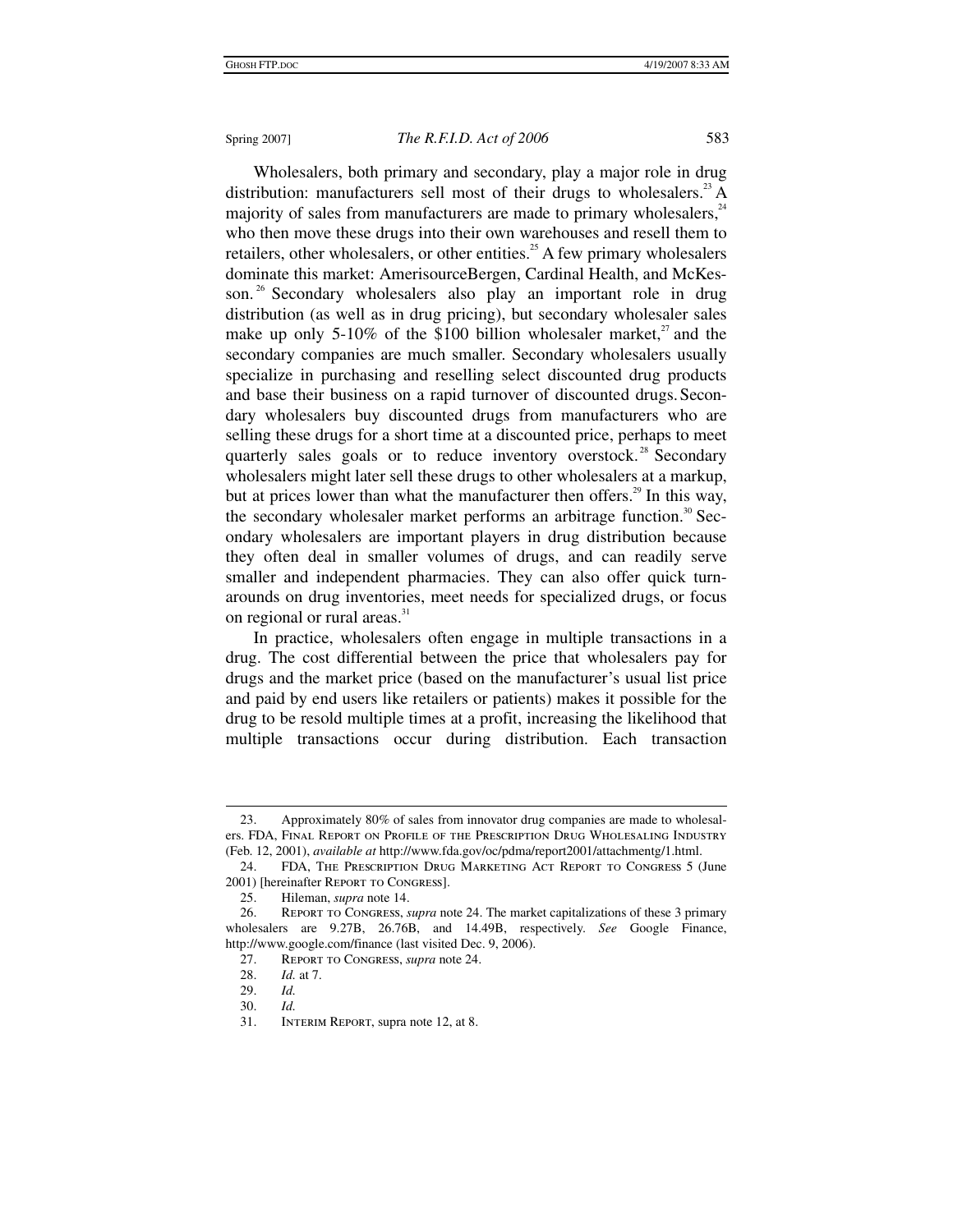provides another opportunity for bad actors, like Albers' company, to introduce counterfeit drugs into the legitimate supply chain.<sup>32</sup>

Finally, counterfeit drugs enter the United States through personal importation and Internet pharmacies. These counterfeits can enter regulated distribution channels if wholesalers buy counterfeit goods via the Internet.<sup>33</sup> Gray market drugs (i.e., genuine drugs that have been licensed for sale abroad but not in the United States) are often diverted into the United States, and while these drugs pose less of a safety threat to Americans than drugs that are manufactured by counterfeiters, traffic in gray market goods is illegal. Gray market goods present special issues that are beyond the scope of this paper. Nonetheless, many of the remedies suggested in this paper, such as electronic pedigrees, will also help reduce the influx of gray market goods into legitimate distribution channels.

The inherent difficulties in policing the U.S. borders highlight the need for more secure drug distribution channels within the country. Securing drug distribution routes will limit the possibility that any counterfeit drugs that enter the country will find their way onto the shelves of legitimate pharmacies.

# III. Legislation to Prevent Introduction of Counterfeits into the U.S. Drug Supply

Congress recognized that the prescription drug distribution system lacked sufficient safeguards to prevent the introduction and sale of counterfeit drugs, and that a wholesale drug market had developed which made it very difficult to determine the original source of drugs. $34$  Congress attempted to address these health concerns through PDMA legislation enacted in 1988, which amended several sections of the Fed-

 $\overline{a}$ 

 <sup>32.</sup> *See id.*

 <sup>33.</sup> This paper focuses on regulated drug distribution channels and does not address regulation of personal importation or Internet pharmacies. A truly comprehensive approach to eliminating counterfeit drugs in the United States must address the major issues of illegitimate Internet pharmacies and personal importation of drugs. FDA issues cyber warning letters to shady Internet pharmacies, but the United States does not have jurisdiction to enforce these warnings in certain countries. Foreign governments do not always assist in tracking down counterfeit operations in their own countries. These rogue operations are fluid, often closing down quickly and re-opening elsewhere. The notice requirement for seizure of personal imports is also hampering federal enforcement efforts. *Enhanced Efforts and Better Agency Coordination Needed to Address Illegal Importation: Hearing before Subcomm. On Oversight and Investigations,* GAO-06 175T (Dec. 2005) (statement of Richard M. Stana, Director, Homeland Security and Justice Issues).

 <sup>34.</sup> *See* H.R. Rep. No. 100-76, at 6 (1987).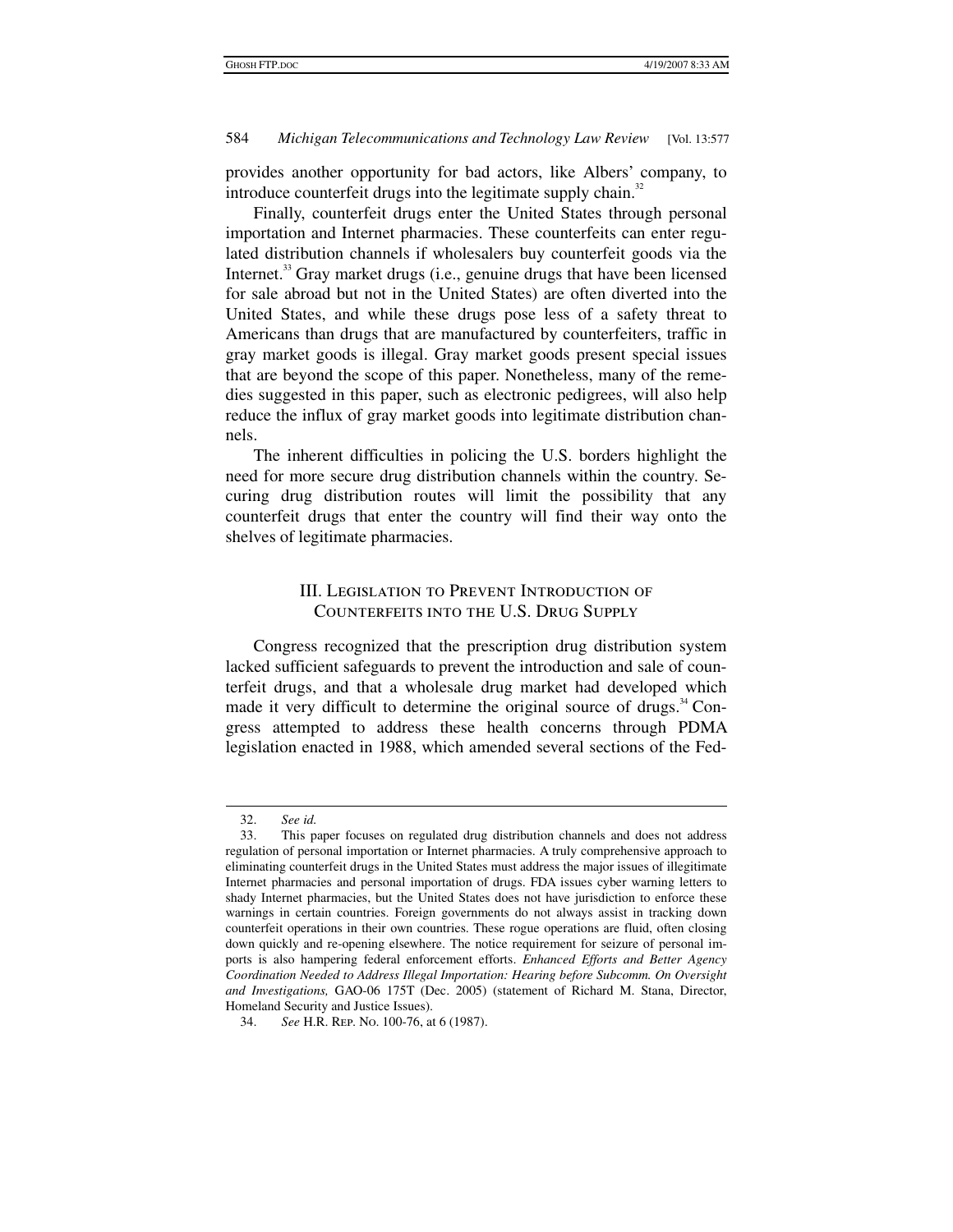eral Food Drug and Cosmetic Act (FDCA).<sup>35</sup> The PDMA is intended to ensure that drug products purchased by consumers are safe and effective, and to limit the risk that counterfeit, adulterated, misbranded, subpotent, or expired drugs are sold to American consumers.<sup>36</sup> In 1999, the FDA published regulations implementing provisions of the PDMA. $37$  The 1999 regulations were to take effect in 2000, but the FDA received many objections to key provisions, leading it to stay the effective date of these provisions repeatedly.<sup>38</sup>

The regulations establish a "pedigree" requirement for prescription drugs. A drug pedigree is a statement that identifies each prior sale, purchase, or transaction of the drug, for each transaction all the way back to the manufacturer, including the names and addresses of all parties engaged in the transaction.<sup>39</sup> Each person engaged in the wholesale distribution of a prescription drug in interstate commerce—except an authorized distributor of record (ADR) for that drug or the manufacturer—must supply a pedigree to the person who receives the drug in a transaction. The regulations define an ADR as a wholesaler that has an "ongoing relationship" with a manufacturer to distribute that manufacturer's drug.<sup>40</sup> "Ongoing relationship" is defined to include a *written agreement* between manufacturer and wholesaler.<sup>41</sup>

The FDA delayed these provisions until Dec. 1,  $2006<sup>42</sup>$  in an effort to deal with various stakeholders' concerns with the PDMA provisions, discussed below in Part III.A, and to consider requiring use of certain epedigree technologies, discussed below in Part III.B. As this date was about to expire, a Federal District Court recently entered a preliminary injunction prohibiting implementation of some of these regulations at the behest of secondary wholesalers, discussed below in Part III.A.

## A*. PDMA Pedigree Requirements Do Not Mandate Drug Tracking by All Wholesalers*

The FDA delayed implementation of the PDMA pedigree provisions, in part, to deal with concerns of secondary wholesalers. Secondary wholesalers object to the definition of ADR described in the regulations for a number of reasons. First, secondary wholesalers claim that manufacturers

 <sup>35.</sup> The FDCA protects public heath and safety in a number of ways, including prohibiting commerce of misbranded or adulterated drug products. *See* 21 U.S.C. § 331.

 <sup>36.</sup> Report to Congress, *supra* note 24, at 2.

 <sup>37. 21</sup> C.F.R. § 203 (2006).

 <sup>38.</sup> Report to Congress, *supra* note 24, at II–III.

 <sup>39. 21</sup> C.F.R. § 203.50 (2006).

<sup>40. 21</sup> C.F.R. § 203.3(b) (2006).<br>41. 21 C.F.R. § 203.3(u) (2006).

 <sup>41. 21</sup> C.F.R. § 203.3(u) (2006).

 <sup>42.</sup> Prescription Drug Marketing Act Policies Delay of Effective Date, 69 Fed. Reg. 12,792 (Mar. 18, 2004) (to be codified at 21 C.F.R. pt. 203).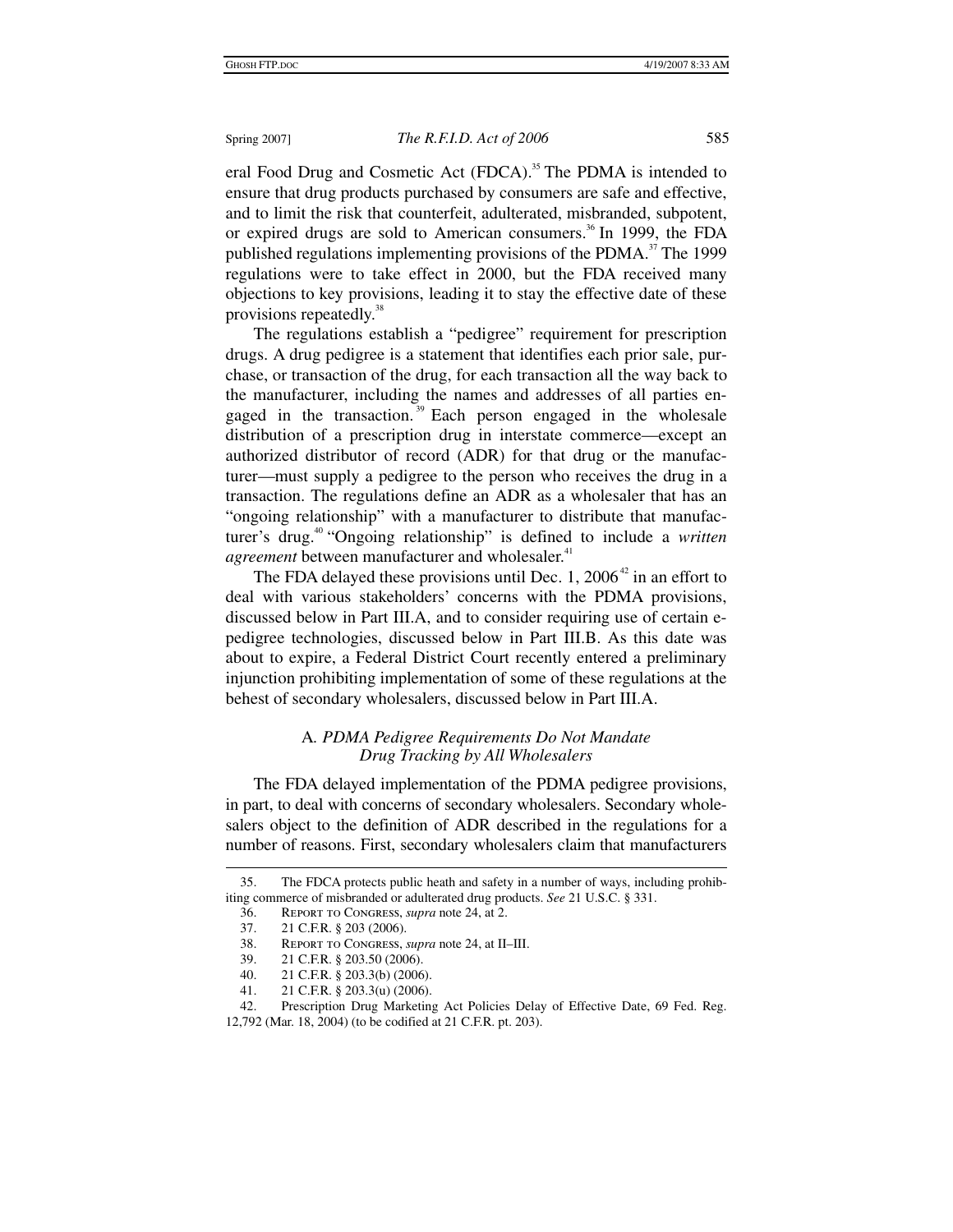are unwilling to enter into written agreements with them; thus, they cannot be considered an ADR and would have to provide pedigrees.<sup>43</sup> In effect, the PDMA gives manufacturers the control in deciding which wholesalers can be considered ADRs. Second, secondary wholesalers insist that they will not be able to provide pedigrees showing *all* prior sales, because a large portion of their drugs are purchased from ADRs who are not required to provide pedigrees and will not voluntarily provide them.<sup>44</sup> Third, secondary wholesalers believe pedigree requirements will be financially burdensome and will eat into their already narrow profit margins.<sup>45</sup> A pedigree exemption for ADRs would thus put non-ADR wholesalers at a disadvantage, both financially and in terms of obtaining complete pedigrees as required by the PDMA.

The pedigree exemption for an ADR would erase the chain of custody on a pedigree each time the drug passes through an ADR's hands during distribution because ADRs are not required to provide pedigrees. Since most of the drugs moving through the distribution channel today pass through an ADR at least once,<sup>46</sup> the ADR exemption creates gaps in the distribution history of drugs.<sup> $47$ </sup> Bad actors could exploit such a gap by selling counterfeit drugs to ADRs because ADRs do not request pedigrees before a sale and do not need to pass on pedigrees to their purchasers.<sup>48</sup> Broadening and relaxing the definition of ADR to include more secondary wholesalers might help more wholesalers stay in business (which is desirable since secondary wholesalers play an important role in distribution and reduced drug pricing as discussed supra Part II), but will reduce the extent to which pedigrees are maintained and passed

46. Report to Congress, *supra* note 24, at IX.

<sup>1</sup>  43. Usually primary wholesalers are considered ADRs because they have ongoing relationships with the drug manufacturers that have been codified in writing, as PDMA requires. This Note uses ADR and primary wholesalers interchangeably.

 <sup>44.</sup> Report to Congress, *supra* note 24, at 9.

 <sup>45. &</sup>quot;[P]rice and competitive conditions dictate that [wholesalers] operate on narrow profit margins. In general, the wholesale markup is modest . . . for every dollar of prescription drugs sold in 1997, 76 cents went to the manufacturer, 20 cents went to the dispenser (i.e., pharmacy), and 4 cents went to the wholesale distributor . . . The [National Wholesale Distributors Association] reported that the after-tax net profit expressed as a percent of sales, was only 0.62 percent for 1998 . . . [R]egional wholesalers . . . are at least an order of magnitude smaller than [primary wholesalers, and] generate revenues of approximately \$500 million to \$900 million per year." Eastern Research Group Inc., Profile of the Prescription Drug Wholesaling Industry, Final Report 1–12, 1–13 (2001), *reprinted in* Report to Congress, *supra* note 24, at Attachment G.

 <sup>47.</sup> When Congress passed the PDMA, they envisioned a linear drug distribution chain where an ADR would buy drugs directly from the manufacturer. In reality, as discussed *supra* Part II, drug distribution can be cyclical, and ADR can buy drugs from wholesalers as well as manufacturers. Report to Congress, *supra* note 24, at VIII.

 <sup>48.</sup> *Id.* at X. Though it is not clear whether this has happened or will happen, counterfeiting is a real threat to the U.S. drug supply and a comprehensive approach to securing the distribution system includes acknowledging and addressing potential gaps.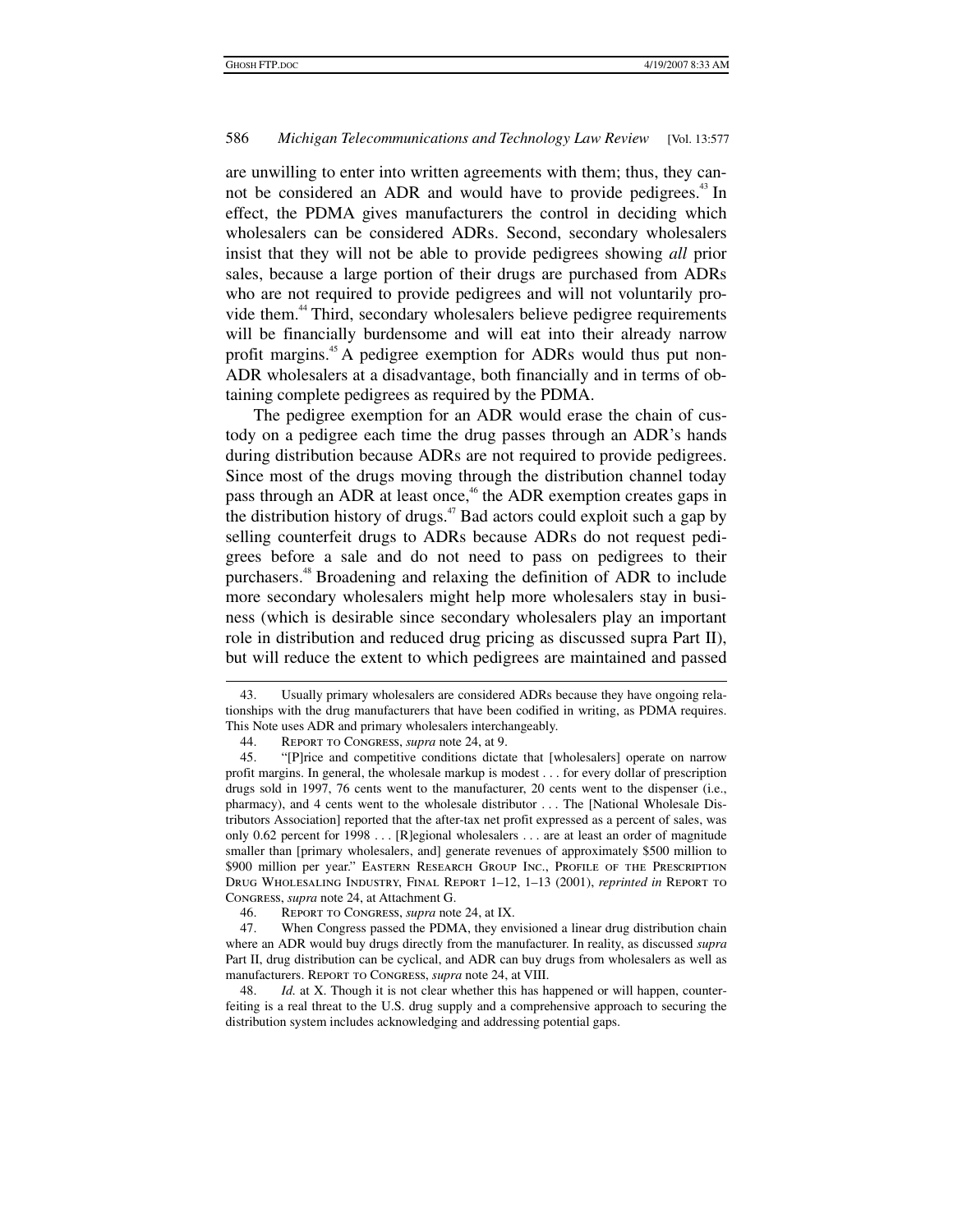on in distribution channels (conflicting with Congress' goal of thoroughly tracking drug movement). In November 2006, after weighing these conflicting considerations, the FDA decided to implement the PDMA pedigree provisions for all prescription drugs, $49$  over the objections of secondary wholesalers.

The FDA issued a non-binding guidance in November 2006 in an effort to address these concerns of secondary wholesalers,<sup>50</sup> but it is unlikely this guidance will help secondary wholesalers. In the guidance, the FDA strongly recommends that *all* parties in the distribution chain, including ADRs, maintain and pass on pedigrees. Since the PDMA only gives the FDA authority to enforce pedigree requirements against non-ADRs, the FDA cannot enforce this recommendation against ADRs. It remains to be seen whether ADRs will comply with these recommendations all the same, but it seems unlikely. By not complying, an ADR can effectively drive secondary wholesalers out of business, or at the very least, reduce profits of secondary wholesalers by reducing the number and types of sales they can make. Compliance is costly, and it is unlikely that ADRs will comply with merely hortatory recommendations out of beneficence. In fact, one major primary wholesaler, AmerisourceBergen, offers a pedigree service where, for \$5,000 or more, the company will offer pedigrees to secondary wholesalers.<sup>51</sup> AmerisourceBergen claims this fee will help the company recover its cost of providing the pedigrees and is not a money-making scheme, but very few secondary wholesalers have participated. In all likelihood, most secondary wholesalers will not be able to afford to pay such high fees to primary wholesalers.

Though the FDA decided to fully implement these pedigree provisions as of December 1, 2006, the Agency has recently faced a major setback, making the future of the PDMA pedigree provisions uncertain. In September 2006, secondary wholesalers fought back against the discriminatory treatment under the PDMA by filing suit against  $HHS$ <sup>52</sup>. The secondary wholesalers claimed that the pedigree provisions violate the Equal Protection and Due Process clauses of the U.S. Constitution,<sup>53</sup> and sought an injunction against the FDA to delay their implementation. On

 $\overline{a}$  49. Prescription Drug Marketing Act Pedigree Requirements, 71 Fed. Reg. 66,448 (Nov. 15, 2006) (to be codified at 21 C.F.R. pt. 203 and 205).

 <sup>50.</sup> Office of Regulatory Affairs, Guidance for Industry, Prescription Drug Marketing Act (PDMA) Requirements 6 (2006).

 <sup>51.</sup> Press Release, IMDA Update, Pedigree Issue Dog Distributors (Oct. 2006), http://www.imda.org/news/update/200610.htm (last visited Dec. 8, 2006); *See* Press Release, AmerisourceBergen Announces Innovative Track and Trace Program for the Pharmaceutical Supply Channel, http://www.amerisourcebergen.com (last visited Dec. 8, 2006).

 <sup>52.</sup> The FDA is an agency within Health and Human Services (HHS).

 <sup>53.</sup> RxUSA Wholesale, Inc. v. Dep't of Health and Human Serv., No. 06-CV-5086 (JS) (AKT) (E.D.N.Y. Dec. 8, 2006).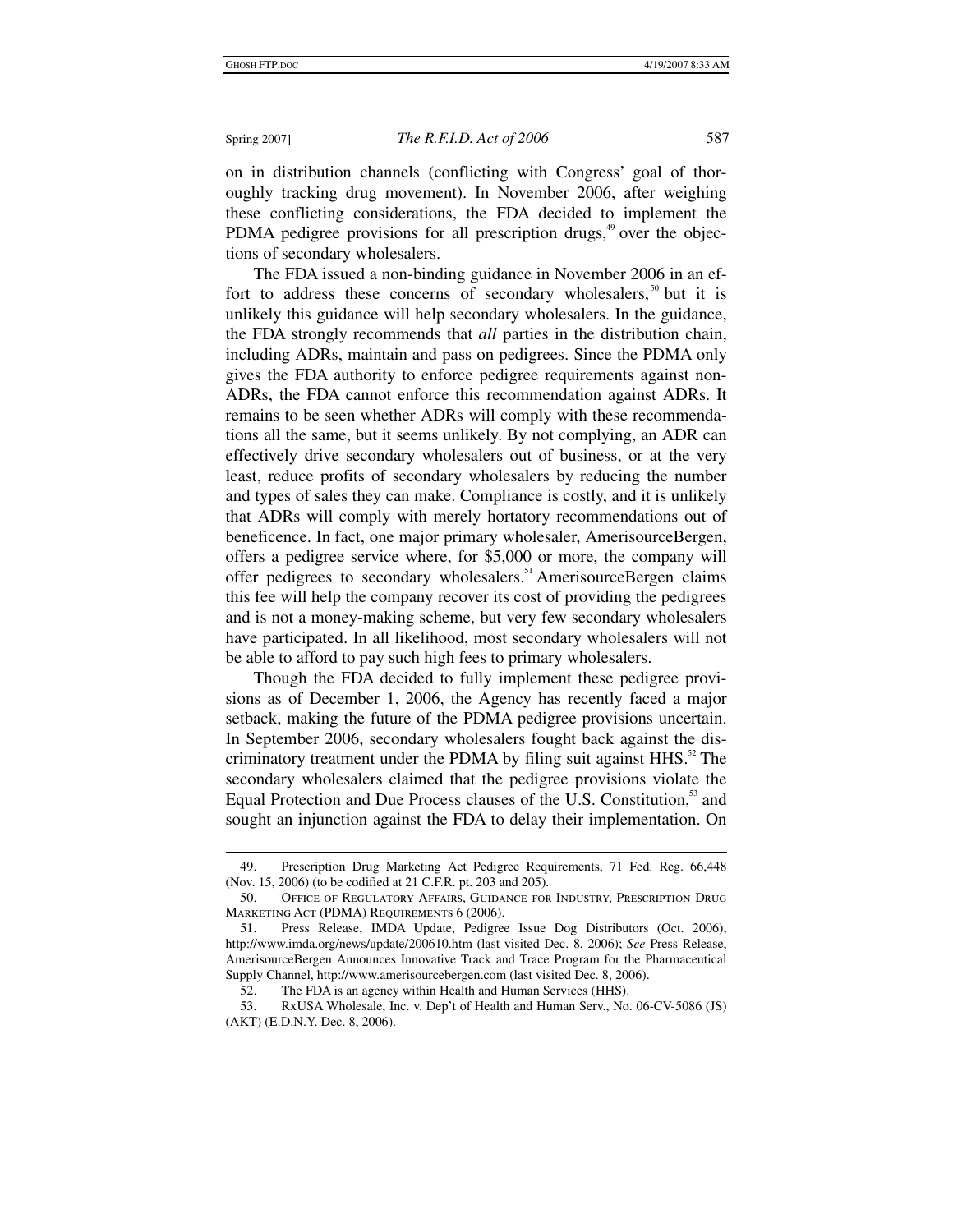December 8, 2006, a federal district court judge in the Eastern District of New York issued a preliminary injunction effectively staying implementation of the pedigree provisions.<sup>54</sup> The FDA recognizes that limiting the injunction to the plaintiffs or to the EDNY would be confusing and un $fair,$ <sup>55</sup> so it appears that the FDA will apply the terms of the injunction uniformly to all non-ADR wholesalers. Both the FDA and RxUSA have made clear that they will continue to litigate this issue,<sup>56</sup> but for the moment, the Agency's attempts to enforce inconsistent pedigree provisions upon the industry have been thwarted. The decision was a major blow to the Agency's reliance upon the PDMA to secure drug tracking, leaving drug tracking status quo and the drug supply vulnerable.

Uniform pedigree requirements are necessary to ensure comprehensive safety of the U.S. drug supply. To achieve this goal, Congress and the FDA should enact legislation to require pedigrees by all wholesalers and manufacturers. It remains to be seen how the secondary wholesaler litigation plays into this scenario, but hopefully the injunction will accelerate Congressional interest in making legislative changes to impose uniform pedigree requirements. An outcome favorable to the secondary wholesaler plaintiffs will almost certainly spur legislative changes, whereas the opposite outcome could drive secondary wholesalers out of business.

### B*. The PDMA Does Not Mandate E-Pedigrees*

Though uniform paper pedigree requirements can help secure drug distribution chains, these pedigrees are only a partial solution. The FDA stayed PDMA pedigree provisions, in part, to consider alternatives to paper pedigrees.<sup>57</sup> Under the PDMA, however, the FDA does not have

 <sup>54.</sup> RxUSA Wholesale, Inc. v. Dep't of Health and Human Serv., No. 06-CV-5086 (JS) (AKT) (E.D.N.Y. Dec. 8, 2006), Order Adopting Report and Recommendation, filed Dec. 11, 2006; Heather Won Tesoriero, *Federal Injunction Will Delay Part of Drug-Tracking Law*, Wall Street Journal Online, Dec 4., 2006, http://online.wsj.com (last visited Feb. 15, 2007). Specifically, the decision enjoins provision 21 C.F.R. § 203.50(a) and its subparts. This provision requires non-ADR wholesalers to pass on pedigrees documenting each prior transaction of the drug, including the lot number of the drug and other identifying information. 21 C.F.R. § 203.50(a) (2004). FDA claims, however, that other subparts of Section 203 and its related guidance documents still require wholesalers to maintain pedigree statements showing prior transactions up to the last ADR. FDA, ADDENDUM TO FDA's GUIDANCE FOR INDUSTRY: PDMA Pedigree Requirements—Questions and Answers Related to the Preliminary Injunction ordered 12/5/06 in RXUSA Wholesalers, Inc. v. HHS (Dec. 15, 2006) [hereinafter ADDENDUM]. Based on the statutory language within § 203, however, this claim seems weak.

<sup>55.</sup> ADDENDUM, *supra* note 54, at 3.

 <sup>56.</sup> Backgrounder re: RxUSA Wholesalers, Inc. v. HHS (Dec. 18, 2006), http://www.fda.gov/cder/regulatory/PDMA/PDMA\_backgrounder.pdf; RxUSA Pro Consumer Litigation Files and Information, http://www.rxusa.com/litigation/ (last visited Jan. 29, 2006).

 <sup>57.</sup> Lutter, *supra* note 16.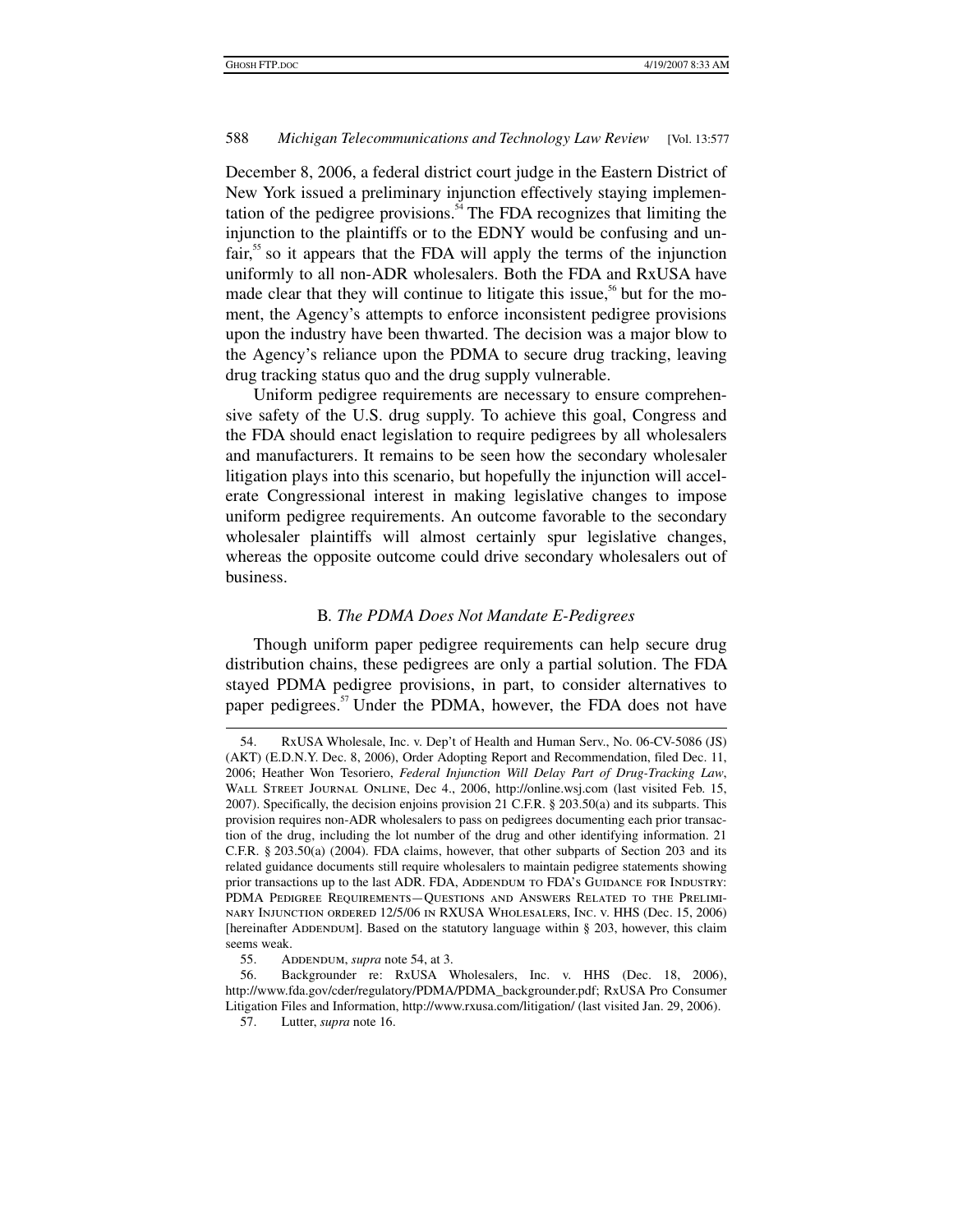the authority to compel use of electronic pedigrees ("e-pedigrees"). As a result, various states have adopted their own legislation requiring use of e-pedigrees<sup>58</sup> to improve security in statewide drug distribution and to reduce inefficiencies associated with paper tracking, but most states do not have e-pedigree legislation in place.

Until very recently, the FDA had been pressuring stakeholders aggressively to adopt electronic pedigrees, particularly RFID technology, by 2007.<sup>59</sup> In November 2006, the FDA acknowledged that industry-wide adoption of RFID would be unfeasible by its previously announced goal of 2007.<sup>60</sup> The FDA acknowledged in its November 2006 guidance letter that e-pedigrees could be used as an alternative or supplement to paper pedigrees, but the Agency refused to back any particular e-pedigree technology, noting instead that a variety of technologies were available, including barcodes. Though the FDA withdrew some of its pressure upon stakeholders to adopt RFID, RFID remains the most promising epedigree solution within the pharmaceutical industry. Despite the FDA's recent hedging about which e-pedigree technology is best, some pharmaceutical companies have already invested in and implemented programs to use RFID to track highly counterfeit drugs, $61$  and some primary wholesalers have done the same. $62$  It seems that many of these industry players recognize current deficiencies in paper tracking and are gradually moving toward alternative solutions.

Since paper pedigrees alone are insufficient to deter introduction of counterfeit drugs, e-pedigrees should be utilized as a replacement or supplement to paper pedigrees. Congress could require the use of epedigrees, in order to improve drug tracking, by revising the PDMA. Alternatively, Congress could enact the R.F.I.D. Act, discussed in the next section, which mandates e-pedigrees.

 $\ddot{\phantom{a}}$ 

 <sup>58.</sup> *See, e.g.*, Cal. Bus. & Prof. Code § 4034 (2007); Ind. Code Ann. § 25-26-14 (2006).

 <sup>59.</sup> FDA, Combating Counterfeit Drugs Report, February 18, 2004, at II, *available at* http://www.fda.gov/oc/initiatives/counterfeit/report02\_04.html [hereinafter Counterfeit Drugs Report].

 <sup>60. 71</sup> Fed. Reg. 66448 (Nov. 15, 2006).

 <sup>61.</sup> Susannah Patton, *Cracks in the Pharmaceutical Supply Chain*, CIO Mag., Jan. 15, 2006, *available at* http://www.cio.com/archive/011506/pharma.html (discussing RFID pilot programs by Purdue Pharma, Pfizer, GlaxoSmithKline); Jonathan Collins, *Novartis Trial Shows RFID Can Boost Patient Compliance*, RFID J., June 20, 2006, *available at* http://www.rfidjournal.com/article/articleview/2438/.

 <sup>62.</sup> Claire Swedberg, *AmerisourceBergen to Conduct HF/UHF RFID Pilot*, RFID J., Nov. 14, 2006, *available at* http://www.rfidjournal.com/article/articleview/2820/; Press Release, Cardinal Health, Cardinal Health Announces Next Phase of RFID Pilot (May 9, 2006), *available at* http://www.cardinal.com/content/news/592006\_13829.asp.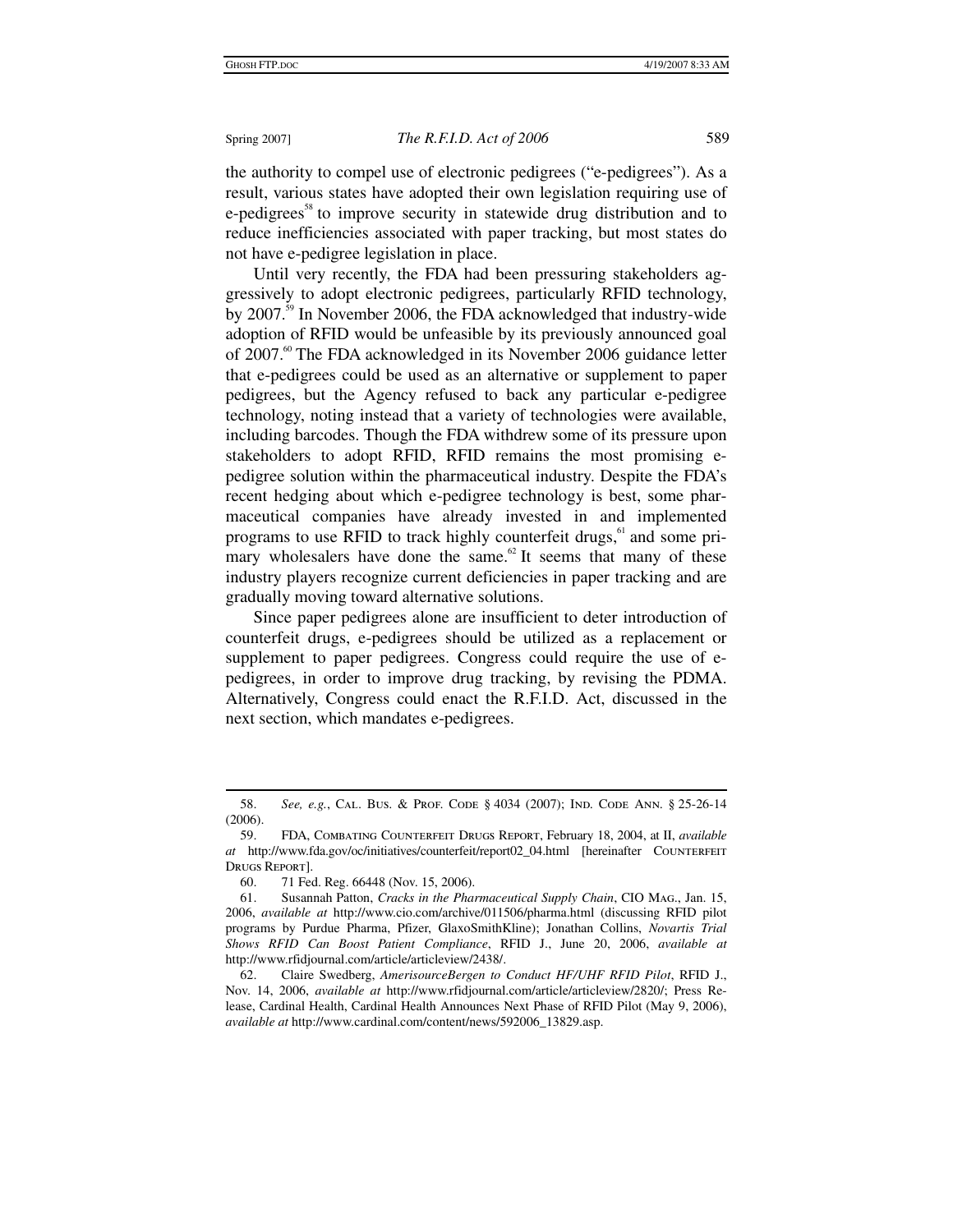### C*. Solutions Within the Reducing Fraudulent and Imitation Drugs Act of 2006*

Current bills in Congress, if enacted, would address inconsistent pedigree requirements, problems with paper pedigrees, and overall, help secure the safety of the U.S. drug supply. In 2006, Representative Dan Burton (R-IN) and Senator David Vitter (R-LA) introduced the Reducing Fraudulent and Imitation Drugs Act of 2006 in the House and Senate, respectively. $63$  Both bills have been referred to subcommittees,  $64$  but neither has yet passed. This Act, which has bipartisan support, gives HHS the authority to require pedigree tracking by *all* manufacturers and distributors of prescription drugs. ADRs would no longer be exempt from the pedigree requirement. Furthermore, the Act recognizes the need for a federal mandate to bring about national e-pedigree compliance. The proposed legislation establishes e-pedigree requirements, and states that "radio frequency identification (RFID) tagging technology, or similar trace and track technologies that have an equivalent function" are required for all prescription drug packaging to authenticate the pedigrees of these drugs.<sup>65</sup>

The R.F.I.D. Act goes beyond the PDMA to require a more multilayered approach to securing drug distribution. The Act requires that the drug's packaging incorporate "tamper-indicating technologies."66 Without tamper-evident packaging, the original container could be reused for counterfeit drugs and could be more easily passed off as genuine product. $\alpha$ <sup>67</sup> The Act also requires use of "blister security packaging when possible."68 A blister pack is a pack consisting of indentations (blisters) into which a pill is placed, before being sealed with a plastic covering. A blister pack might be safer than pill bottles because removal of pills is more obvious from a blister pack than from a pill bottle, and it might be more expensive to make counterfeit blister packs than it is to put counterfeit pills in bottles.<sup>69</sup> The Act also recommends incorporating overt and covert technologies into drug packaging.<sup>70</sup> Overt technologies, such

<sup>1</sup>  63. Reducing Fraudulent and Imitation Drugs Act of 2006, H.R. 4829, 109th Cong. (2006); S. 2668, 109th Cong. (2006).

 <sup>64.</sup> In March 2006, H.R. 4829 was referred to the Subcommittee on Health, and in April 2006, S. 2668 was referred to the Committee on Health, Education, Labor, and Pensions, where they remain currently. *See* Bill Summary & Status, http://thomas.loc.gov/ (follow "Bills, Resolutions" hyperlink; follow "Search Bill and Summary & Status" hyperlink; search for bill numbers) (last visited Dec. 8, 2006).

 <sup>65.</sup> H.R. 4829 § 2(a)(1).

 <sup>66.</sup> *Id.* at § 2(a)(2).

 <sup>67.</sup> See Interim Report, *supra* note 12, at 13.

 <sup>68.</sup> H.R. 4829 § 2(a)(3).

 <sup>69.</sup> Counterfeit Drugs Report, *supra* note 59.

 <sup>70.</sup> H.R. 4829 § 2(c).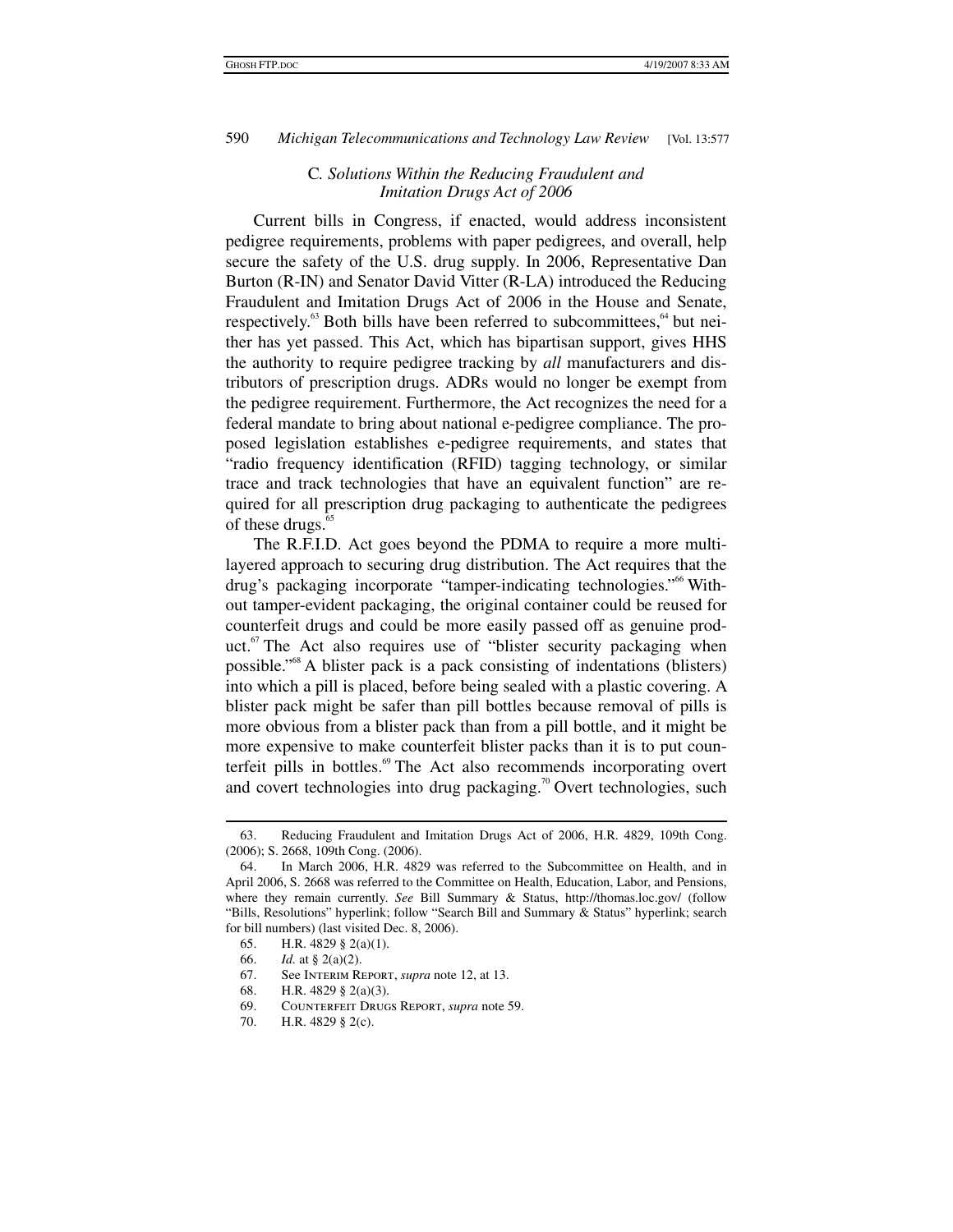as colors or holograms, are visible to the eye, and covert technologies, such as invisible bar codes, chemical markers, and fluorescent inks, are not visible to the eye and require special equipment to read.<sup>71</sup> Under a multi-layered approach, counterfeiters must overcome multiple technological barriers, which might prove impossible or, at the very least, expensive.

The R.F.I.D. Act also recommends phased-in implementation of epedigree requirements. Congress intends for these provisions to apply first to drugs that are most commonly counterfeit beginning December 31, 2007 at the latest, and finally to all prescription drugs no later than December 31, 2010.<sup> $n$ </sup> Phased-in implementation helps address some of the challenges still facing widespread RFID deployment, discussed infra Part IV.

The R.F.I.D. Act offers a more comprehensive solution to the counterfeit drug problem in wholesale distribution than does the PDMA. It is imperative that Congress enact the R.F.I.D. Act, or its equivalent, to give the FDA authority to require e-pedigrees by all distributors and to encourage a multi-layered approach to combating drug counterfeiting. Parts IV and V discuss e-pedigree technology that is currently available.

### IV. RFID E-Pedigrees

Legislation mandating e-pedigrees might stall in Congress if stakeholders object that the available e-pedigree technology cannot be feasibly deployed. Certainly, available e-pedigree technology must be sufficiently developed if Congress intends to mandate its use throughout the pharmaceutical industry. RFID deployment throughout the industry currently faces cost and privacy challenges. These challenges are not insurmountable, however, and the R.F.I.D. Act's goal of widespread RFID adoption for all prescription drugs by 2010 is attainable.

RFID can serve as a complete replacement to paper pedigrees. RFID systems consist of three components: a tag, a reader, and a database.<sup>13</sup> The tag consists of a tiny silicon chip and antenna. Mobile or stationary readers scan the tag using radio frequency ("RF") waves and the information is then stored in a central database.<sup>74</sup> The RFID tag can be encoded with a unique serial number, also known as an electronic prod-

 <sup>71.</sup> Prescription Drug Importation Rep., *supra* note 15, at 47.

 <sup>72.</sup> To determine which drugs are most commonly counterfeit, the Act requires HHS to publish in the Federal Register a list of no less than 30 prescription drugs that are frequent counterfeit targets, and to annually update the list. H.R. 4829  $\S$  2(f)(1).

 <sup>73.</sup> Fed. Trade Comm'n, Radio Frequency Identification: Applications and Implications for Consumers 3 (2005).

 <sup>74.</sup> *Id.* at 1.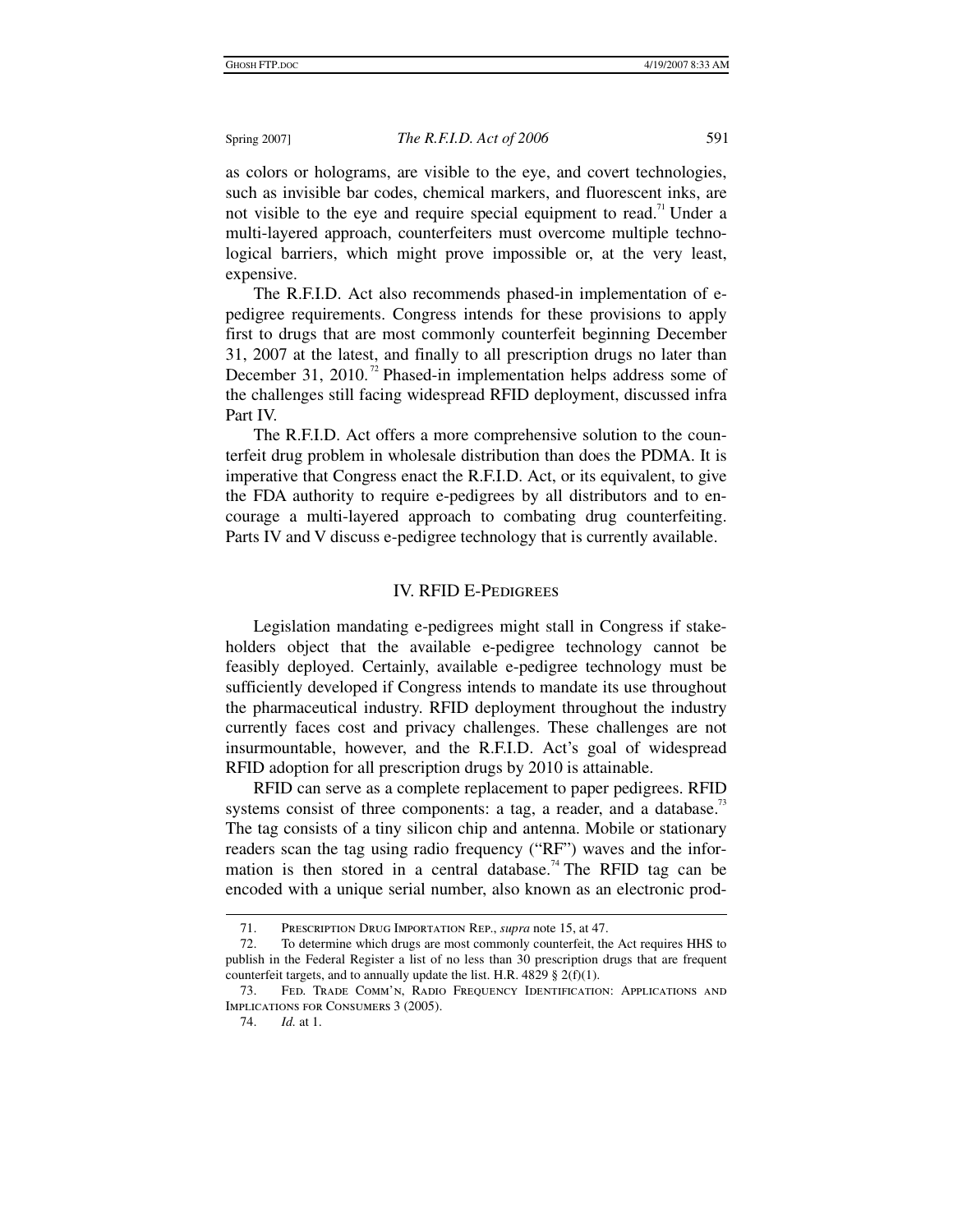uct code ("EPC"). The RFID tag can be affixed to a pharmaceutical package (on the bottle or package itself, or on a bottle seal<sup> $\alpha$ </sup>) and as the package moves through the distribution chain, distributors can use RFID readers to scan the EPC on the package and generate a record of the drug's movement (an e-pedigree). Since certain types of RFID tags can have new information "written" upon them, the pedigree of the drug can be updated every time the drug changes hands by those having access to the RFID database. Paper tracking becomes unnecessary. RFID tags are most effective in preventing introduction of counterfeit drugs when used on an individual drug package instead of placed on a case of drug packages; that way even if the case of drugs is subdivided and sold by distributors, each drug unit can be individually tracked. RFID is also highly efficient; multiple RFID tags can be read instantly by a strategically placed reader, without the need for humans to scan products.<sup>76</sup> In this manner, large inventories of RFID tagged drugs can be read and authenticated rapidly.

RFID use in pharmaceutical tracking is relatively new, however the technology has already been put to use in other industries. Many government agencies and private companies are using RFID tags. RFID is used in EZ-Pass toll payment, $\frac{7}{1}$  and the Department of Defense uses tags to track supply chain and military items all over the world.<sup>78</sup> The Department of Homeland Security has issued final rules on implementation of RFID chips in passports, $\beta$  and diplomats have already been issued such passports.<sup>80</sup> The Federal Aviation Administration has conducted studies on RFID interference with flight communications,<sup>81</sup> the U.S. Postal Service has begun implementing RFID in tracking certain shipments, ${}^{82}$  and the USDA plans to use RFID in tracking animals. ${}^{83}$  Major

 <sup>75.</sup> Pharmaceutical Online, *Tagsys RFID Technology to be Used In Helping Combat Drug Counterfeiting*, Apr. 11, 2005, http://www.pharmaceuticalonline.com/Content/ (discussing collaboration to develop RFID tagged packaging seals between major pharmaceutical packager and RFID hardware provider).

 <sup>76.</sup> Lori Chordas, *Tag, You're It*, Best's Review 50 (June 2006).

 <sup>77.</sup> Fed. Trade Comm'n, *supra* note 73, at 5.

 <sup>78.</sup> *See* Mark Roberti, *DOD Releases Final RFID Policy*, RFID J., Aug. 9, 2004, *available at* http://www.rfidjournal.com/article/articleview/1080/1/14/.

 <sup>79. 22</sup> C.F.R. § 51 (2006).

<sup>80.</sup> U.S. Government Issues 300 RFID Passports, RFID UPDATE, Mar. 14, 2006, avail*able at* http://www.rfidupdate.com/articles/index.php?id=1073.

 <sup>81.</sup> Anthony Cerino & William Walsh, *Research and Application of RFID Technology to Enhance Aviation Security*, Proc. of the IEEE 2000 Nat'l Aerospace and Elecs. Conf. 127 (2007).

 <sup>82.</sup> *See* Laurie Sullivan, *Global Mail Services Seen as New Frontier for RFID*, Information Week, Nov. 10, 2005, http://informationweek.com/story/showArticle.jhtml? articleID=173601751&tid=5978.

 <sup>83.</sup> *See* Marsha Walton, *USDA Steps Up Efforts to Track Livestock*, CNN.COM, May 28, 2004, http://edition.cnn.com/2004/TECH/science/05/24/animalidentification/.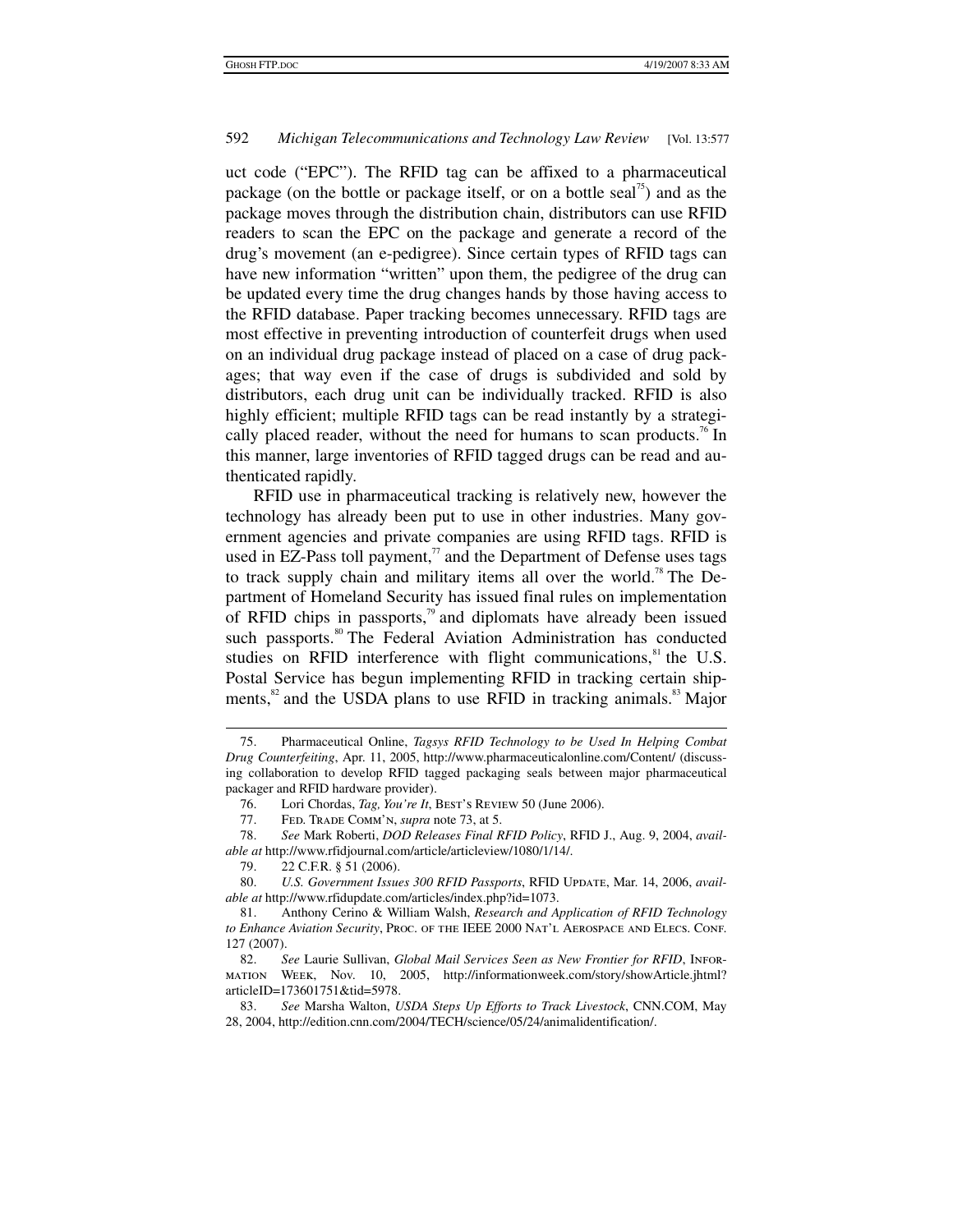retailers like Marks & Spencer and Wal-Mart already use RFID in inventory and supply-chain management.<sup>84</sup>

In addition to use as an e-pedigree, RFID has broader applications within pharmaceutical distribution. RFID tags with batteries can measure environmental conditions and confirm that transported drugs have been held at the appropriate temperature and humidity conditions, which is important to a drug's safety and efficacy. RFID can also be used to track drug shipments internationally and prevent international drug diversion.<sup>85</sup> RFID-tagged drugs can also be identified in the event of a manufacturer recall, so that only specific lots of drugs that were contaminated could be identified and recalled.<sup>86</sup> RFID-tagged drugs can be read by Customs and Border Patrol enforcement at ports of entry, potentially reducing illegal reimportation or diversion of drugs into the United States.

If RFID has significant advantages over paper pedigrees and offers added benefits as well, why is it not widely used by all manufacturers and wholesalers to track drugs during distribution? Cost and privacy concerns are barriers to immediate widespread adoption of RFID as an e-pedigree solution for all drugs. As discussed in Part IV.A, as RFID costs decrease over time, stakeholders can eventually deploy RFID as an e-pedigree for all drugs. This is desirable since RFID systems offer a complete pedigree solution and other benefits to pharmaceutical distribution. But before item-level RFID drug tagging can occur, Congress and the FDA must address privacy concerns by swiftly enacting and implementing the R.F.I.D. Act, or its equivalent, as discussed in Part IV.B.

### A*. Cost*

Costs associated with RFID use are a major concern throughout the industry.<sup>87</sup> Even for major companies, the costs of implementing enterprise-wide RFID systems are not trivial. Some analysts predict that "typical, large-scale manufacturers in the consumer goods industry will

 $\ddot{\phantom{a}}$  84. *See* Background to Marks & Spencer's Business Trial of RFID in its Clothing Supply Chain, http://www2.marksandspencer.com/thecompany/mediacentre/pressreleases/ 2005/com2005-02-18-00.shtml (last visited Dec. 2, 2005); Jonathan Birchall, *WalMart Toughens Push on Wireless Tagging*, MSNBC.COM, Dec. 20, 2005, http://msnbc.msn.com/id/ 10536693/.

 <sup>85.</sup> *See* Cristen Bolan, *Is RFID's Tag Too Pricey?*, Global Cosmetic Industry 28 (Jan. 2005) (discussing use of e-seals to track products over long international routes).

 <sup>86.</sup> Chordas, *supra* note 76.

 <sup>87.</sup> *See* Todd Zwillich, *Breaking News in Depth: FDA Relaxing Packaging Rules to Ease RFID Use*, Drug Topics, Dec. 13, 2004, http://www.drugtopics.com/drugtopics/article/ articleDetail.jsp?id=137453&&pageID=2 (last visited Mar. 9, 2007); Burt Moore, *Hidden Costs of Implementing RFID*, Material Handling Management 62 (Nov. 2004).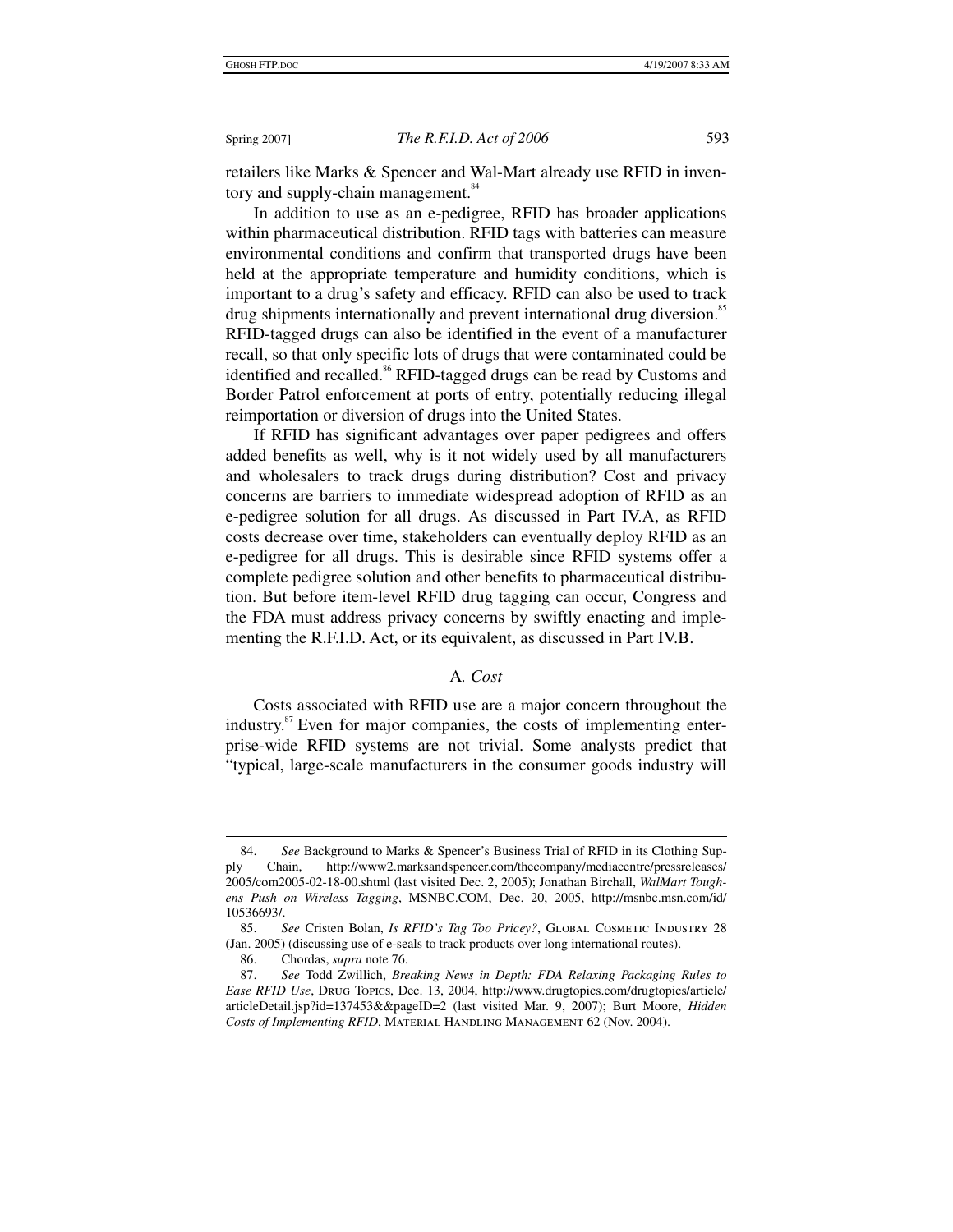spend from \$9 million to \$25 million" to become RFID-compliant, $^{88}$  but that number could be larger for pharmaceutical companies to tag their product lines. A Pfizer RFID pilot for Viagra cost several million dollars to tag retail packages and cases of the drug.<sup>89</sup> Presumably costs will be far greater to tag unit packages. Costs vary for each part of the RFID system. The price for RFID tags have been quoted from anywhere between 20 cents per tag<sup>90</sup> to 20 dollars or more.<sup>91</sup> Reader costs vary based on frequency and can range from a few hundred to a few thousand dollars. $92$  Installation, connectivity, and database management costs vary based on a number of factors, but can run from thousands to millions of dollars.

Though initial roll-out costs might be high, companies are seeking better returns on investment in these RFID expenditures. RFID can save a pharmaceutical company billions of dollars in long-term management and inventory control costs.<sup>93</sup> Counterfeit drug sales represent lost profits that a drug company can prevent through use of RFID. Pharmaceutical companies can also recover these initial cost expenditures through the value RFID tracking returns in production planning and marketing, through sales and distribution data based on region or retailer.

To date, however, most pharmaceutical companies have rolled out RFID pilot programs only for their most highly counterfeit drugs, and not all of their product lines.<sup>94</sup> At present, it may not be feasible to use RFID enterprise-wide: RFID may only be justifiable for products that represent a high value in lost profits and products that have a higher retail price.<sup>95</sup> Similarly, generic prescription drug makers might find the costs of rolling out RFID harder to justify because the profit margins on generic drug sales are much lower than those on brand-name drug

 <sup>88.</sup> Larry Shutzberg, *Scoping Out the Real Costs of RFID*, Information Week, Nov. 1, 2004, *available at* http://www.informationweek.com/story/showArticle.jhtml?articleID= 51201525.

 <sup>89.</sup> Pfizer News Release, http://www.pfizer.com/pfizer/are/news\_releases/2004pr/mn\_ 2004\_1115.jsp (Nov. 15, 2004).

 <sup>90.</sup> RFID Journal, *Frequently Asked Questions*, http://www.rfidjournal.com/faq/20 (last visited Mar. 8, 2007).

 <sup>91.</sup> Fed. Trade Comm'n, *supra* note 73, at 6.

 <sup>92.</sup> RFID Journal, *supra* note 90.

 <sup>93.</sup> Estimates project cost savings of \$2 billion worldwide for pharmaceuticals through RFID use due to improved inventory management. Chris Paddison, *Busting the Myths of*  Pharma RFID, ATKEARNEY EXECUTIVE AGENDA, vol. VIII, no. 2, 40, 41-42 (2005), *available at* http://www.atkearney.sk/shared\_res/pdf/Busting\_the\_Myths\_of\_Pharma\_RFID.pdf.

 <sup>94.</sup> Zwillich, *supra* note 87 (discussing Pfizer, Purdue Pharma, and GlaxoSmithKline's RFID tagging pilots for highly counterfeit products, including Viagra, OxyContin, and anti-HIV drugs).

 <sup>95.</sup> Bolan, *supra* note 85, at 24–25 (discussing an IBM business study concluding that manufacturers can see a return on investment by RFID tagging "high value goods that are often stolen or counterfeit.")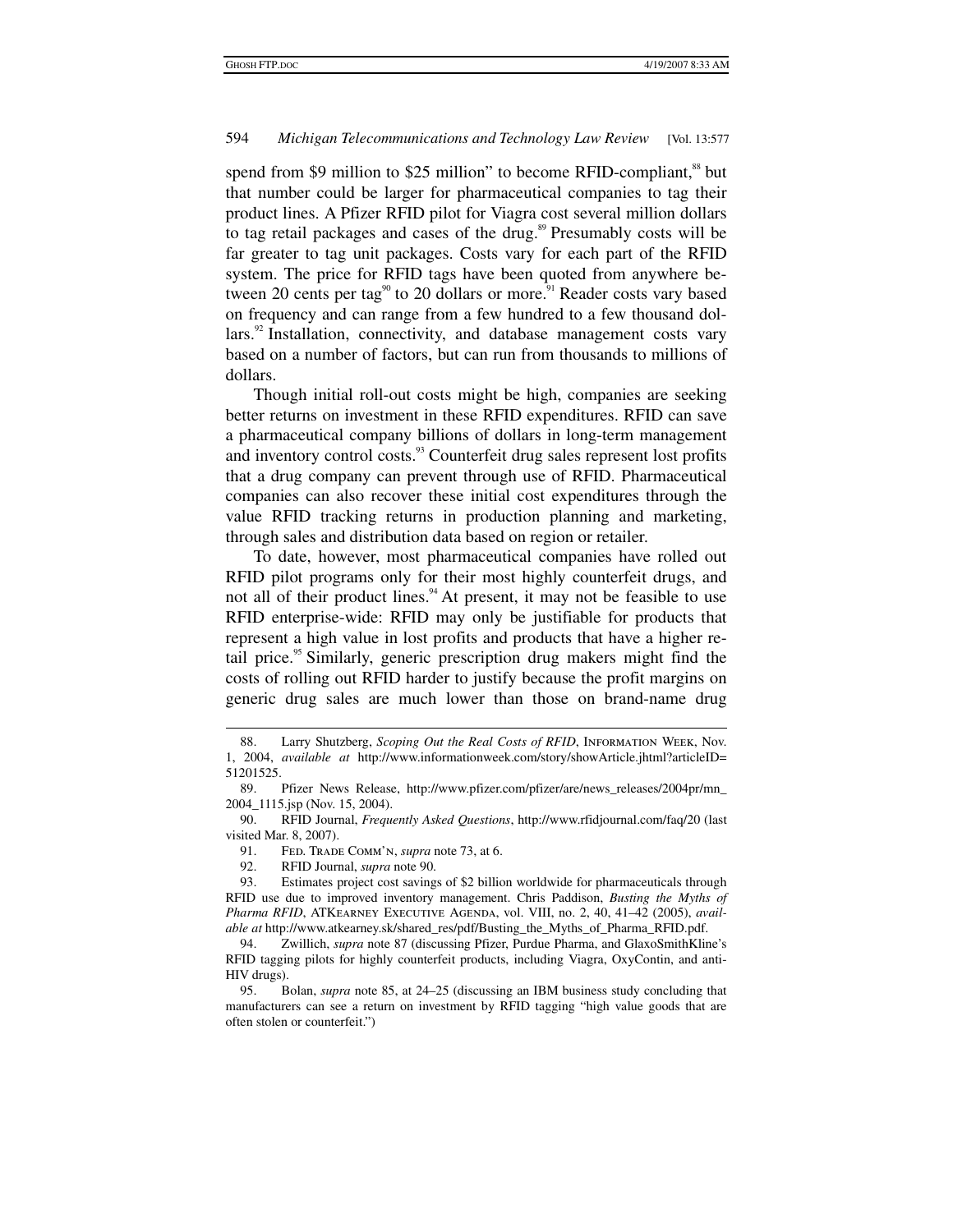sales.<sup>96</sup> However, as demand for RFID increases, perhaps spurred by epedigree federal mandates, <sup>97</sup> RFID production will increase and associated costs will drop.<sup>98</sup>

As drug manufacturers move towards using RFID to track all of their products, all wholesalers will eventually have to pass on pedigrees using RFID. Secondary wholesalers, who operate on narrow profit margins, might find RFID costs prohibitive. However, secondary wholesalers do not need to implement full RFID systems to track drugs. The costs that secondary wholesalers will incur include the costs of readers, and the costs of verifying authenticity of the EPC by connecting (often via secure means online)<sup>99</sup> to the RFID database. Subscription fees for this connection can be high, but they appear to vary based on the dollar sales of the subscribing company.100 Subscription costs might be substantially lower for small secondary wholesalers and reader costs might be as low as a few hundred dollars, but the exact costs incurred by secondary wholesalers for partial RFID adoption are unknown.

Cost remains a barrier to immediate implementation of RFID as an e-pedigree solution for *all* prescription drug products, but RFID costs will drop as use increases. Pharmaceutical companies can justify RFID costs because the technology offers companies a positive return on investment and meaningful benefits. Additionally, RFID use might not drive secondary wholesalers out of business. Federal e-pedigree legislation, like the R.F.I.D. Act, will encourage pharmaceutical companies to gradually utilize RFID for all of their drug products, increase RFID use throughout the industry, and drive down hardware costs.

 $\overline{a}$ 

 <sup>96.</sup> *See* id. at 25–27 (discussing IBM business study concluding that companies who sell high volumes of low priced goods will not realize a return on investment for RFID at present.)

 <sup>97.</sup> David Hannon, *What You Need to Know About RFID for Inbound Logistics*, Purchasing, vol. 134, no. 4, Mar. 3, 2005, at 46 (discussing the link between mandates, increased adoption, and cheaper technology).

 <sup>98.</sup> Charles J. Murray, *RFID: Beyond the Drive for Five*, Design News, Apr. 24, 2006 (discussing that RFID technologies will become widespread when RFID production volume reaches a "tipping point" and drives down costs low enough so that it becomes feasible to use RFID for everyday items), *available at* http://www.designnews.com/article/CA6324161.html? industryid=22204.

 <sup>99.</sup> *See*, *e.g.*, SupplyScape, Nation's First Authentication Service, http://www. supplyscape.com/spotlight/2005\_authentication.html (last visited Dec. 15, 2006).

 <sup>100.</sup> Shutzberg, *supra* note 88.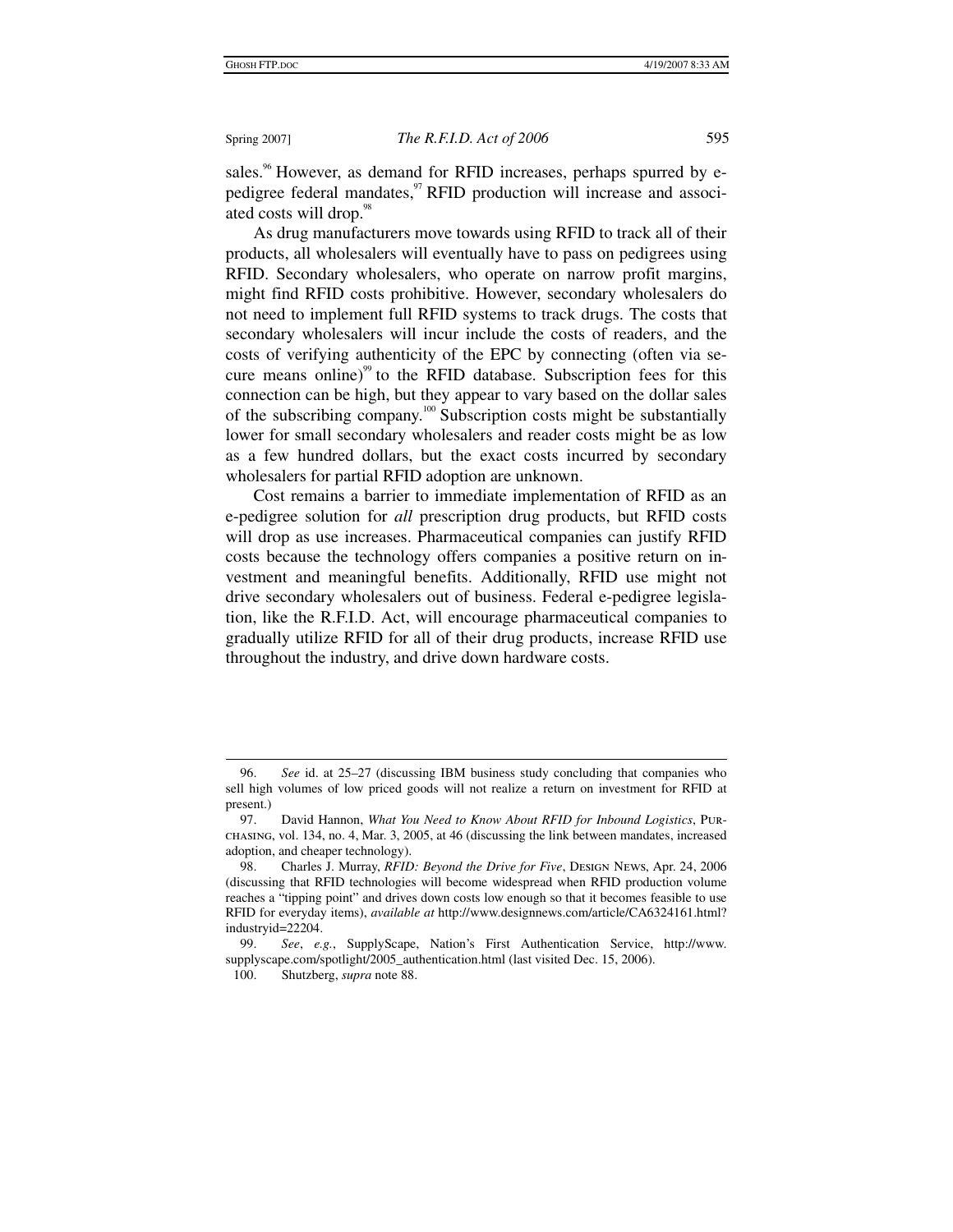### B*. Privacy*

Consumer privacy groups, including  $CASPIAN^{101}$  and  $EPIC$ ,  $^{102}$  as well government agencies,<sup>103</sup> have raised a number of privacy issues in response to growing RFID use. RFID-tagging at a pill or bottle level could reveal information about a consumer's whereabouts, tastes, purchases, and medical information. A variety of solutions have been proposed to deal with potential privacy threats.<sup>104</sup> One solution would be to disable RFID tags in the pharmacy so that the tag stops tracking, and drug and patient cannot be linked by anyone having access to the associated RFID database. This is known as "killing" the tag, and can be accomplished when a reader gives the tag a "kill" command, usually upon purchase of the tagged object, deactivating it permanently.<sup>105</sup> The FDA believes that, for privacy reasons, it is not necessary for a tag to remain active once the drug is sold to a consumer $106$  though this limits the benefits of RFID in product recalls if the drug has already been sold by the pharmacy. Another approach to protecting privacy is use of blocker tags that contain a "privacy bit" which prohibits unauthorized scanning.<sup>107</sup> So far, agency regulations have failed to address privacy issues in RFID drug tracking.

If enacted, the R.F.I.D. Act would offer the FDA a way to address epedigree privacy issues in rulemaking. Specifically, the Act prohibits epedigree technologies from "containing or transmitting any information that may be used to identify a health care practitioner or the prescription drug consumer."<sup>108</sup> Enforcement of this provision would help allay privacy concerns. The Act would still allow RFID use, but RFID tags might

- FDA, COUNTERFEIT DRUG TASK FORCE 2006 UPDATE 20 (June 2006).
- 107. Zhang et al., *supra* note 104.
- 108. H.R. 4829, 109th Cong. at §2(b)(2) (2006).

 <sup>101.</sup> Consumers Against Supermarket Privacy Invasion and Numbering (CASPIAN) began a website opposing use of RFID chips. *See,* RFID Nineteen Eighty-Four, http://www.spychips.com/ (last visited Mar. 4, 2007).

 <sup>102.</sup> Electronic Privacy Information Center (EPIC) has a website devoted to RFID privacy issues. *See*, EPIC RFID Systems, http://www.epic.org/privacy/rfid/ (last visited Mar. 4, 2007).

 <sup>103.</sup> *See, eg.*, U.S. Gov't Accountability Office, GAO-05-551, Information Security Radio Frequency Identification Technology in the Federal Government 18 (May 2005).

 <sup>104.</sup> *See, e.g.*, Hyangjin Kim & Jeeyon Kim, *Privacy Threats and Issues in Mobile RFID*, 2006 IEEE Proc. of First Int'l Conf. on Availability, Reliability, and Secu-RITY (discussing sleeping, killing, blocking, passwords, and encryption to address RFID privacy threats); Zhang et al., *An Improved Approach to Security and Privacy of RFID Application System*, IEEE 1149–52 (2005) (discussing read access control solutions and ways to prevent eavesdropping and interception of RFID messages).

<sup>105.</sup> Kim, *supra* note 104.<br>106. FDA. COUNTERFEIT I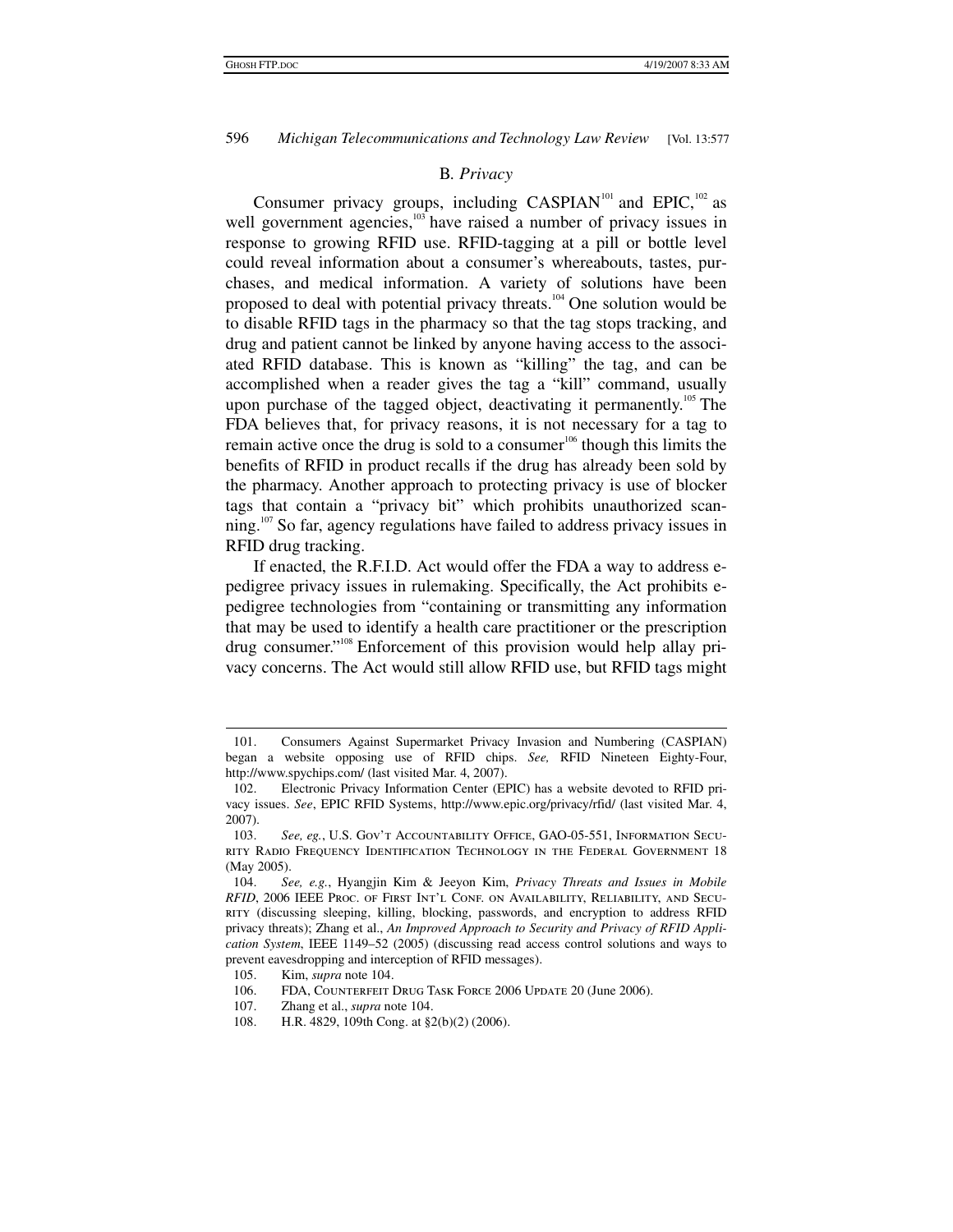need to be killed or blocked when a consumer purchases the drug in the pharmacy to protect the consumer's privacy.

RFID remains one of the most promising technologies for securing drug distribution channels in the United States, and cost and privacy concerns should not prevent eventual adoption of this technology in epedigrees. Many pharmaceutical manufacturers and some wholesalers are moving towards RFID tracking, and in the long term, costs are likely to come down. Eventually, item level tagging of all prescription drugs could be justifiable by all generic and brand drug manufacturers. Furthermore, RFID systems do not necessarily have to compromise patient privacy.

### V. Barcodes Are an E-Pedigree Alternative

Though RFID offers a complete alternative to paper pedigrees, and has added advantages as well, RFID is not the only available e-pedigree option. The FDA has also suggested barcodes as an e-pedigree solution.<sup>109</sup> It is worth examining whether barcodes are a viable option. A barcode is "a way to encode data using a series of bars and spaces."<sup>110</sup> Barcodes are most commonly available in 1-dimensional (1D) and 2 dimensional (2D) formats. 2D barcodes have the capacity to store more information.<sup>111</sup> Information about the drug can be stored on a barcode; for example, the manufacturer, drug name, and lot number. When drugs change hands, the buyer can use a barcode reader to authenticate the original source of the drug. Barcodes, however, are read-only and cannot be written upon. Each time a drug changes hands, the barcode cannot be updated with information to indicate that the drug has been sold to a new wholesaler. In this way, barcodes do not track the chain of custody of a drug. Thus, 1D or 2D barcodes cannot replace paper pedigrees entirely, and can only be used as a supplement to the paper pedigree system. Furthermore, barcodes are inefficient compared to RFID: they require "line of sight" to be read, large numbers of barcoded packages cannot be read instantly, and human intervention is still required to read barcoded pack $a$ ges.<sup>112</sup> But barcodes have been in use for a long time and are reliable. Barcodes are inexpensive, many industries already use barcodes, and

 <sup>109. 71</sup> Fed. Reg. 66448 (Nov. 15, 2006).

 <sup>110.</sup> Fotel Inc. General Barcode Frequently Asked Questions, http://www.fotel.com/ resources/faqs/barcode.htm#Q005 (last visited Dec. 9, 2006).

<sup>111.</sup> Clyde E. Witt, *Playing Well Together: Bar Code & RFID*, 60 MATERIAL HANDLING Mgmt. 12, 13 (2005).

 <sup>112.</sup> *See* Charles J. Murray, *RFID: Beyond the Drive for Five*, 61 Design News 48, 48– 50 (2006); Chordas, supra note 76, at 48.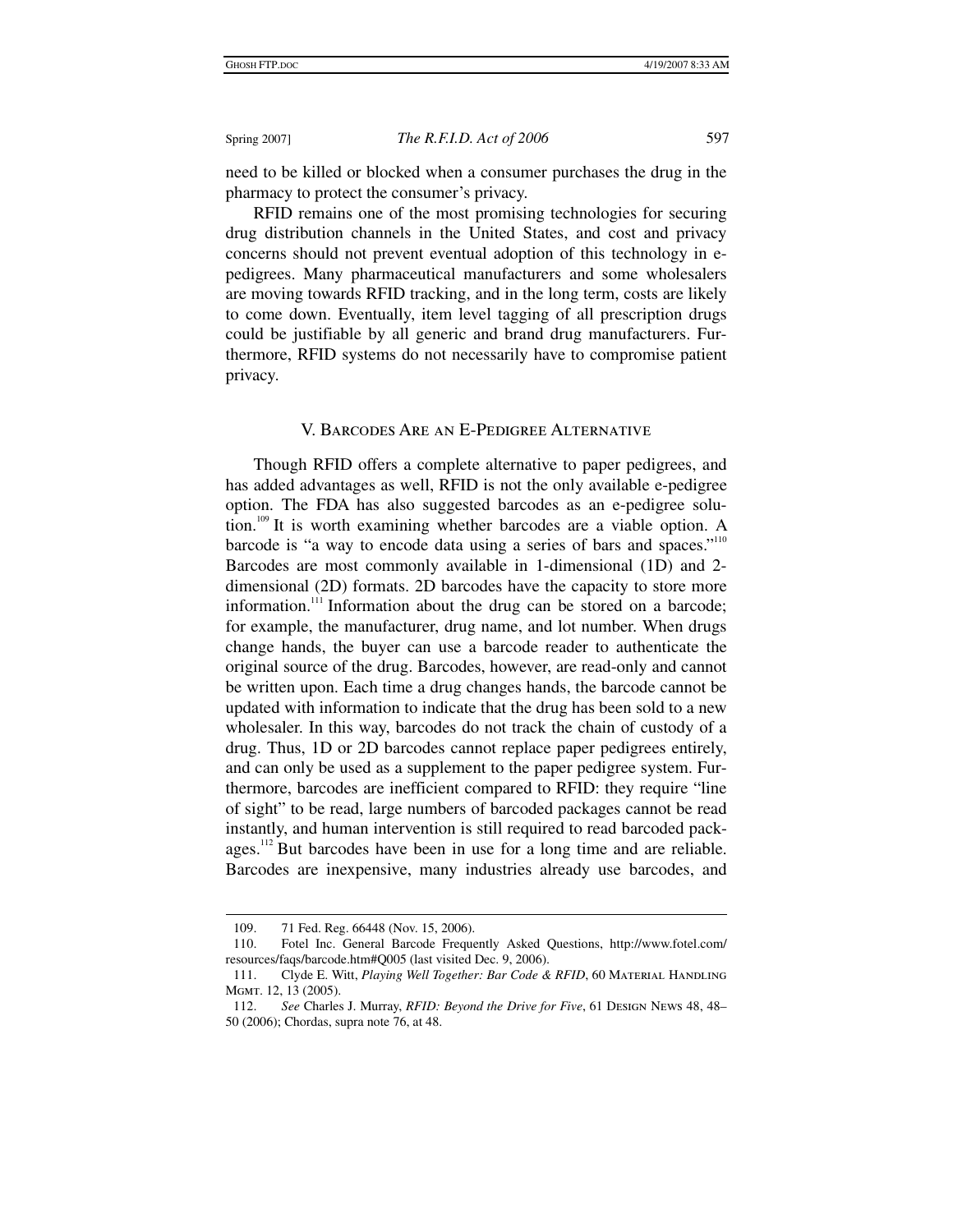transitioning a company to barcode systems should be less expensive than adoption of RFID.

Also, barcodes are already federally mandated for uses within the pharmaceutical industry, and are thus well-positioned to be used as a partial e-pedigree solution. In 2004, the FDA issued regulations requiring use of bar code labeling on the internal package and external packaging of most prescription drugs.<sup>113</sup> The bar code must, at minimum, include the National Drug Code number for the drug.<sup>114</sup> The regulations, which were made effective in April 2006, are intended to reduce administration errors in a hospital setting by allowing hospital staff to scan the barcode and verify that the correct drug is being administered, and the regulations apply only to drugs that may end up in hospital settings. Since manufacturers make most of their drug sales to wholesalers, and these wholesalers sell drugs to hospitals as well as other distributors and retailers, the bar code requirements will likely apply to the majority of a manufacturer's prescription drugs. Interestingly, the FDA does not allow use of any other identification technology in lieu of a barcode for this regulation, though they do allow manufacturers to encode any additional information upon the barcode.<sup>115</sup> This regulation opens the door to use of barcodes as a supplement to paper pedigrees. Drug manufacturers will now need to barcode individual drug units, and wholesalers and retailers can read these barcodes to verify the identity and other information about the drug. The chain of custody will still need to be updated on paper in order to provide a complete pedigree with each transaction; however, item-level barcodes provide an additional deterrent to counterfeiters attempting to introduce false drugs into legitimate distribution.

Both RFID and barcode technologies will likely have a role in epedigrees since both can enhance drug distribution security and reduce the inefficiencies associated with sole reliance on paper forms.<sup>116</sup> The widespread availability of barcodes also means that there is a comprehensive approach to drug tracking immediately available. It appears that barcodes will be widely used to authenticate all drug products while RFID use is limited, at present, to highly counterfeited drugs. Interestingly, RFID and barcode technology are interoperable: some RFID

 $\ddot{\phantom{a}}$ 

 <sup>113. 21</sup> C.F.R. § 201.25 (2006); FDA, Guidance for Industry: Bar Code Label Requirements Questions and Answers 7 (2006), *available at* http://www.fda.gov/cber/ gdlns/barcode.pdf [hereinafter GUIDANCE FOR INDUSTRY].

 <sup>114.</sup> Guidance for Industry, *supra* note 113 at 1.

 <sup>115.</sup> FDA said that it would consider accommodating new technologies by April 2006, but the Agency did not provide any new opinions or information on other technologies in its October 2006 guidance. *Id.* at 6.

 <sup>116.</sup> Olin Thompson, *Mobile Computing*, 77 Food Engineering 135, 135 (2005) (discussing how RFID or barcodes increase efficiency over paper forms).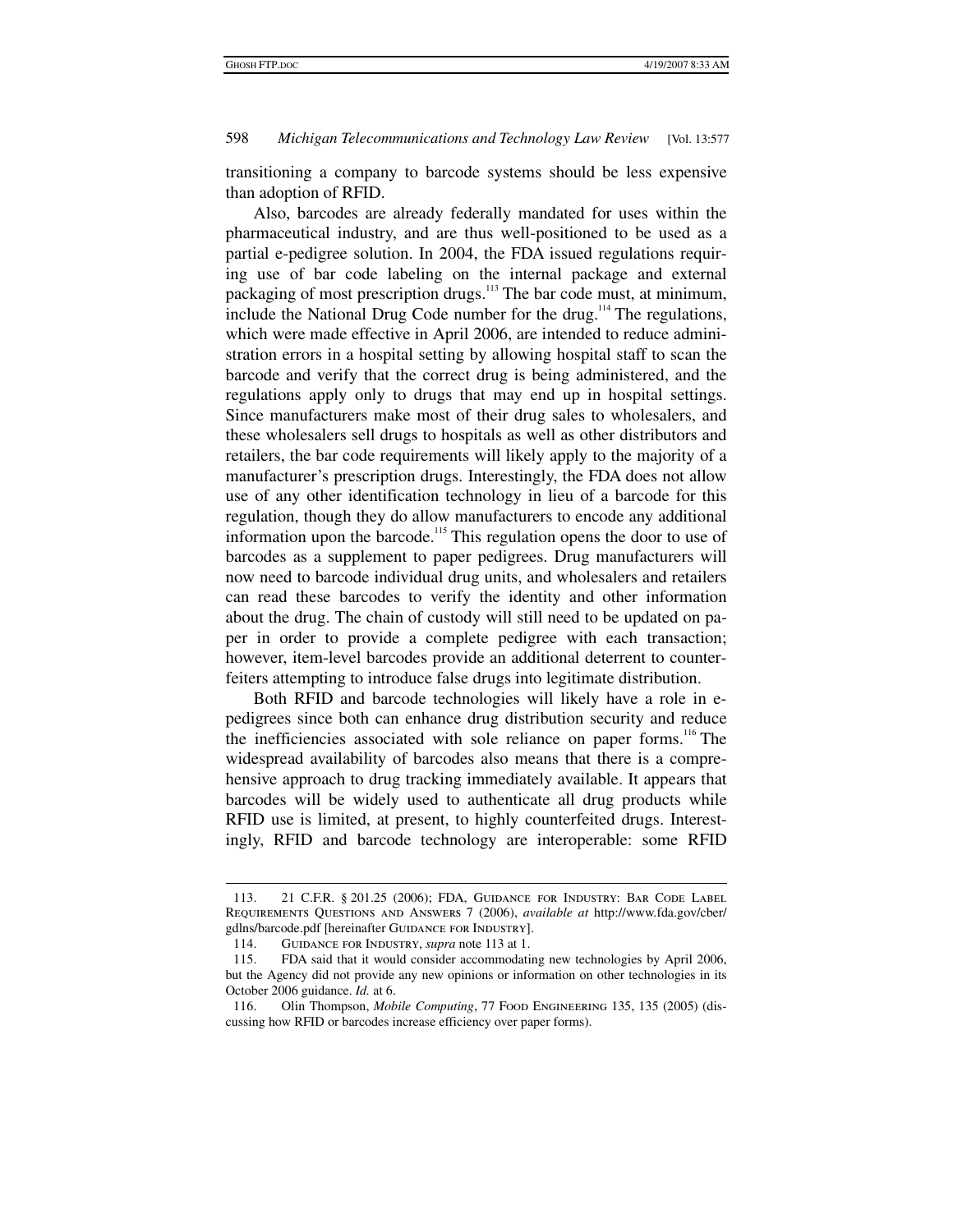vendors offer scanners that can read RFID tags as well as barcodes.<sup>117</sup> The technologies are not mutually exclusive, so wholesalers will be able to authenticate either barcoded or RFID-tagged drug packages and pass on the pedigree. It remains to be seen whether manufacturers will continue to use a hybrid RFID and barcode system to generate e-pedigrees, or will move towards RFID as the sole e-pedigree solution. Though they are less efficient to use, barcodes are cheaper than RFID and might make sense to use on drugs that are of lower value or less frequently counterfeit until RFID tags become more affordable. Furthermore, barcodes are not precluded in the R.F.I.D. Act, since they can be considered a track and trace technology that has an equivalent function to RFID. In light of these e-pedigree options, Congress should enact the R.F.I.D. Act immediately to require e-pedigrees from manufacturers and wholesalers during drug distribution.

### **CONCLUSION**

Counterfeit drugs are a health and safety threat to U.S. consumers. Counterfeit operations place consumers at risk and fund terrorist organizations. Congress and the FDA have an important interest in safeguarding the U.S. drug supply, and this interest is thwarted by the relative ease of importing counterfeit drugs into the country. In light of this, the safety of the drug supply can only be guaranteed by comprehensively securing domestic drug distribution routes, but the attempts of Congress and the FDA to do this have so far proved inadequate. The PDMA is insufficient in securing drug supply chains because it does not require all drug wholesalers to maintain effective and tamper-proof pedigrees, and a recent court decision has hampered the FDA's ability to enforce the PDMA pedigree provisions in a discriminatory fashion against only some distributors.

Congress needs to amend the PDMA or enact the R.F.I.D. Act to require e-pedigrees from all manufacturers and distributors. Though the R.F.I.D. Act alone cannot eliminate the problem of counterfeit drugs in the United States, the Act offers many benefits over the current PDMA. It addresses the problem of counterfeit drugs in a comprehensive and multi-faceted way and significantly decreases the likelihood that counterfeit drugs will enter legitimate drug distribution routes. Congress should not forestall mandating e-pedigrees: e-pedigree technology, in the form of RFID or barcodes, is immediately available for use. In fact, the FDA already mandates barcodes for other uses, and when barcodes are

 <sup>117.</sup> Witt, *supra* note 111.